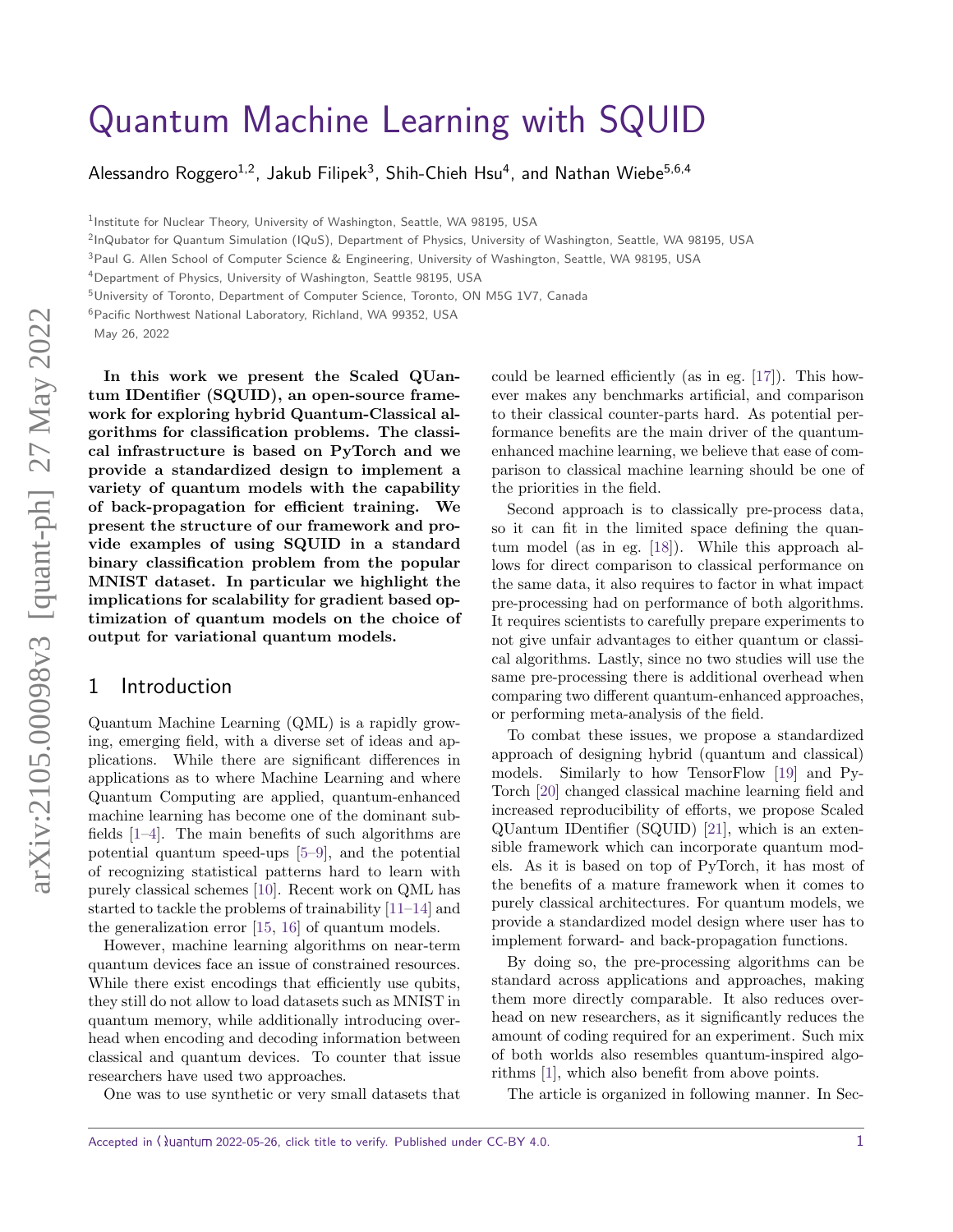tion [2](#page-1-0) we outline the framework design and describe the relevant internal details. In Section [3](#page-4-0) we show an example application of the model using the MNIST dataset, and study the impact of including information from single vs. all available output qubits. We describe the use of the SQUID Helpers package and possible future extensions in Sec. [4.](#page-7-0) Finally, in Section. [5](#page-7-1) we provide a summary and perspective.

## <span id="page-1-0"></span>2 The squid framework

Our main goal when designing SQUID is to propose a framework within which both classical and quantum machine learning can work in concert to solve a classification problem. Properly utilizing classical computing, when possible, is of great importance because quantum and classical models for data will often have different advantages and disadvantages. From an architectural perspective, the key innovation that SQUID allows is for classical neural networks to be globally trained in conjunction with a quantum neural network to build optimal encoders and decoders for the classical inputs or quantum outputs from the hybrid neural network. This ability allows us to, in effect, learn a feature map that not only allows us to represent large quantum datasets in near term devices but also allows us to incorporate classical information that may be known a priori into the quantum model.

Before proceeding with the detailed description of the model, it is important for work like this that hybridizes between quantum and classical models to discuss the correspondence between the quantum and classical machine learning models that we implicitly assume. In all these cases we assume that in general our training dataset contains both classical vector and quantum states and the following form

$$
S_{\text{train}} = \{ (v_{\text{class}}[j], |v_{\text{quant}}[j] \rangle), j \in 0, \dots, N_{\text{train}} \} \quad (1)
$$

Here we assume a classical bit-encoding, meaning that we assume that each  $v_{\text{class}}[j] \in \mathbb{R}^D$ . This is the typical setting in machine learning, however, it is also possible to envision that the actual training vectors are distributions over  $D$  symbols and the classical values  $v_{\text{class}}$  are given by the probabilities of drawing each symbol from the distribution. We further implicitly assume that the quantum data  $|v_{\text{quant}}[j]\rangle$  is provided using an amplitude encoding. By this we mean that the values of the training vectors are stored in the amplitudes of the  $|v_{\text{quant}}[j]\rangle$ state. We make this choice because it is the most general setting that we can assume as it also subsumes the case where the quantum training vectors correspond to distinct quantum bit strings (otherwise known as a bitencoding).

<span id="page-1-1"></span>

Figure 1: SQUID Model Architecture. A shows a current implementation, which is a simplified version of B,  $(\ket{\psi}_{in}=0)$ . In A the nodes can be thought of as neurons in classical machine learning, or quantum state vectors. The edges represent transformations applied to these states. These typically involve trainable weights, but they might, as often in case of Quantum Model perform a set of transformations defined by incoming data. "Inputs to the Quantum Model" ( $\vec{v}_{class}$ ) in particular can define both the input state to a quantum system  $(W_E)$  along with the rotations that should be applied to that input state  $(W_V(\theta))$ . Quantum Model should also perform a measurement of the state  $(M_D)$  and return classical amplitude estimates  $(\vec{v}_{out})$ . Part B contains also planned future extension in which quantum features are also allowed to be passed in.

The SQUID framework was designed with extensibility and simplicity as its core principles. It generally follows design principles set by PyTorch [\[20\]](#page-10-0). Currently there are many competing Quantum SDKs [\[22–](#page-10-2) [24\]](#page-10-3), most of which include Python interfaces. Hence a successful QML package should allow, a simple extensible solution, which can be adjusted to any specific SDK. SQUID enables that by providing general classes, similar to nn.Module in PyTorch, one each for Quantum and Classical Models. These satisfy minimal requirements of functions used by the backend MainModel to properly propagate the gradient through combinations of the models.

#### 2.1 Framework Design

Main component of SQUID is the MainModel, which itself accepts three smaller models. The first and last models are currently enforced to be classical, while the middle can be either quantum or classical. In case all three models are classical, MainModel is equivalent to PyTorch's nn.Sequential with three sub-components.

The complete framework is shown graphically on Fig. [1,](#page-1-1) and the detailed relations between models within the ensemble are described in the following subsections.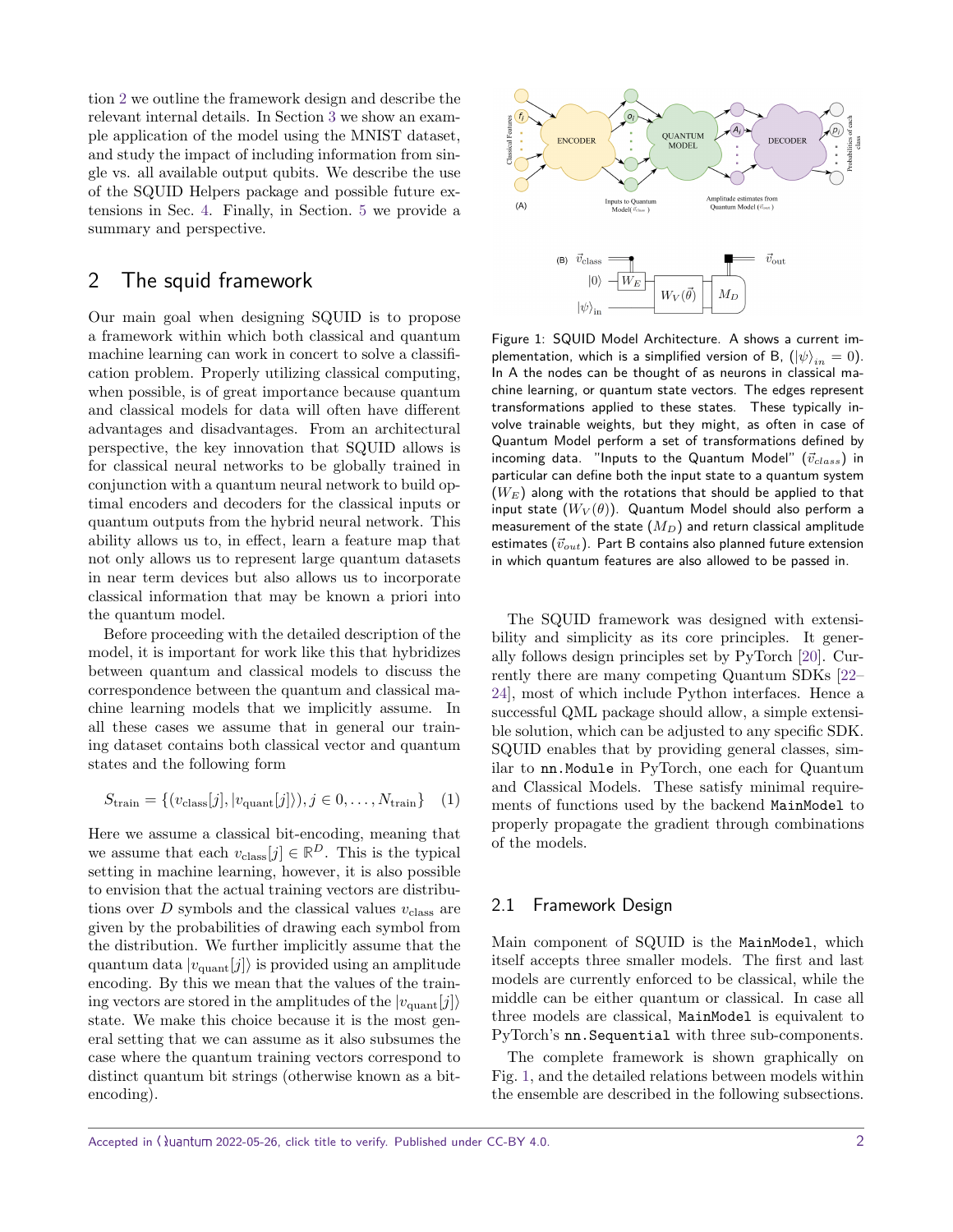#### <span id="page-2-2"></span>2.2 Propagating through the Main Model

Calling the model, or calling the forward function is exactly the same to PyTorch's forward pass. The only difference, is when middle model is Quantum, and the conversion between Tensors and numpy arrays [\[25\]](#page-10-4) is required. The reason for choosing numpy arrays to be passed into Quantum model is due to the fact that many QML packages accept them as the input and in fact prefer them even over standard Pythonic lists.

The backward function offers the only major modification for the user in comparison to PyTorch, and it is required to be called explicitly by the user. For classical models standard PyTorch back-propagation (autograd) is used, and exact gradients are calculated. In the case there is a Quantum model in the middle, the automatic gradient propagation stops at the end of the second (quantum) model. This is because there was a conversion to/from numpy in the forward pass. SQUID uses the backward function provided by implementation of the Quantum Model. This both updates any parameters stored within the model, and provides the gradient with respect to the output of the encoder.

The conversion from numpy array to PyTorch tensor in backward call requires us to create a fake loss, which we then use to propagate the gradients backward using back-propagation. Given encoder forward output *o*12, gradient of global loss with respect to that output *g*<sup>12</sup> (provided by the Quantum Model as described above), we define a *fake loss L'*:

$$
L'(o_{12}, g_{12}) = \sum_{i} \sum_{j} o_{12ij} g_{12ij}
$$
 (2)

$$
\frac{\partial L'(o_{12}, g_{12})}{\partial o_{12ij}} = g_{12ij} \tag{3}
$$

After the above calculation a PyTorch backward call is made on  $L'$ , which propagates the gradient using autograd. Hence, gradients with respect to all of the Main Models parameters are calculated. For clarity the process is shown in Algorithm [1.](#page-2-0)

It is worth mentioning that by using PyTorch built-in autograd procedure any PyTorch loss can be used. For example, in the Section [3](#page-4-0) Cross Entropy loss is used. Similarly any optimizer can be used. The main caveat to using various optimizers is that if any parameters are defined within the Quantum Model the user has absolute control over updating them, and the overhead of optimizer implementation falls onto the user.

#### <span id="page-2-3"></span>2.3 Complexity of Gradient Evaluation

A crucial question that needs to be evaluated to assess the practicality of any QML algorithm is the quantum

| <b>Algorithm 1:</b> Back-propagation through the                                       |
|----------------------------------------------------------------------------------------|
| Main Model                                                                             |
| <b>Input:</b> Main Model $M$ , Loss $L$ (Torch Tensor)                                 |
| Let $\mathcal{M}_1$ , $\mathcal{M}_2$ , $\mathcal{M}_3$ refer respectively to Encoder, |
| Quantum Model, Decoder of $M$ ;                                                        |
| $L.\text{backward}$ .                                                                  |
| if $\mathcal{M}_2$ is Quantum then                                                     |
| Let be $g_{23}$ the gradient of L with respect to                                      |
| input to $\mathcal{M}_3$ (PyTorch-provided);                                           |
| Let $g_{12}$ be the gradient of L with respect to                                      |
| input to $\mathcal{M}_2$ , this is achieved by passing $g_{23}$                        |
| through user-provided backward function of                                             |
| the $\mathcal{M}_2$ model;                                                             |
| Let $o_{12}$ be the output of $\mathcal{M}_1$ and input of                             |
| $\mathcal{M}_2$ (Saved from forward iteration);                                        |
| Let L' be sum of all elements of $g_{12} \odot o_{12}$ ;                               |
| $L'$ .backward $($ );                                                                  |
| end                                                                                    |

<span id="page-2-0"></span>

| <b>Algorithm 2:</b> Quantum Model                             |
|---------------------------------------------------------------|
| <b>Input:</b> Number of qubits $N$ , vector of $M$            |
| quantum parameters $\vec{\theta}$ , desired number            |
| of outputs $Q_1 \in [1, 2^N]$                                 |
| Construct unitary operation corresponding to                  |
| quantum circuit;                                              |
| Measure $Q_1$ output probabilities $p_k$ from circuit;        |
| Use parameter shift rule and a total of                       |
| $N_C = \min\left[2^N M, 2Q_1(M+1)\right]$ circuits to         |
| estimate the $Q_1$ <i>M</i> -dimensional gradients $g_{kw}$ ; |
| <b>Output:</b> Returns result= $\vec{p}$ and grad= $q_{kw}$   |

<span id="page-2-1"></span>complexity of the gradient calculation. This is especially relevant since the gradients propagated through the quantum model require statistical sampling or a quantum technique such as amplitude estimation to evaluate [\[26–](#page-10-5)[28\]](#page-10-6). Here we provide such a complexity analysis with the aim of bounding the scaling of the number of quantum operations needed to ensure that the gradients yielded by Algorithm [2](#page-2-1) are accurate within bounded error  $\epsilon$ . Here in ensuring that the error is  $\epsilon$  we mean that the gradient computation detailed in Algorithm [2](#page-2-1) outputs an estimate of the gradient  $\tilde{g}$  such that  $|g - \tilde{g}|_2 \leq \epsilon$ .

Let us consider a Monte-Carlo estimate of the gradient. The algorithm for generating such an estimate involves measuring the expectation value of the gradient. This expectation value can be evaluated using Hadamard tests to estimate each component of the gradient (see Appendix [A\)](#page-11-0). Using the empirical frequency of measurements as an unbiased estimate of the probability, we have that if  $\tilde{g}$  is the estimate that returns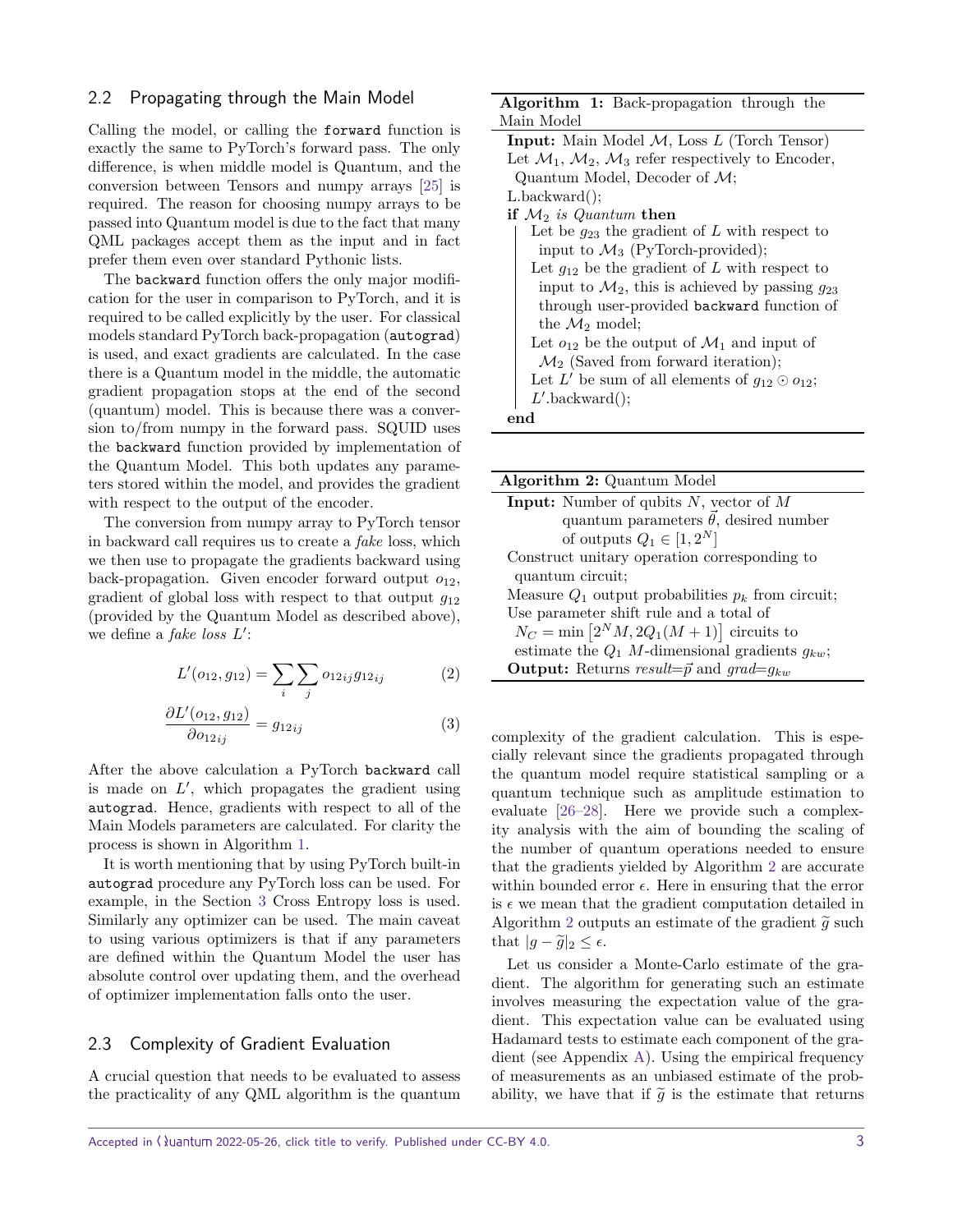from our protocol

$$
|g - \mathbb{E}(\tilde{g})|_2 = 0. \tag{4}
$$

As there are *M* different parameters and *Q*<sup>1</sup> outputs yielded by the quantum model, we further have that

$$
\mathbb{E}(|g-\tilde{g}|_2^2) = \sum_{k=1}^{Q_1M} \mathbb{E}(g_k^2 - 2g\tilde{g}_k + \tilde{g}_k^2) = \sum_{k=1}^{Q_1M} \mathbb{V}(\tilde{g}_k).
$$
 (5)

Since the variance of the sum is the sum of the variances and we are using the sample mean for our estimates of the probability. This means that if *N* samples are used per point then

$$
\sum_{k=1}^{Q_1 M} \mathbb{V}(\widetilde{g}_k) \le \sum_{k=1}^{Q_1 M} \frac{\mathbb{V}(g_k)}{N} \tag{6}
$$

Therefore we have that the mean square error of  $\tilde{g}$  is at most  $\epsilon^2$  if

<span id="page-3-0"></span>
$$
N \ge \frac{Q_1 M}{\epsilon^2} \max_k \mathbb{V}[g_k] \in O\left(\frac{Q_1 M}{\epsilon^2}\right) ,\qquad (7)
$$

note that if the variances are small then the number of samples required will be further reduced. Then from Markov's inequality, the number of samples needed to estimate the gradient within error  $\epsilon$  with probability greater than 2*/*3 will be simply given by 3 times the estimate in Eq. [\(7\)](#page-3-0) above.

If a learning rate of  $\lambda$  is used for the gradient ascent then the error in the quantum parameters (as quantified by the Euclidean distance) is, with probability greater than 2/3, at most  $\epsilon \lambda$ . We denote by  $\Delta$  the error introduced by using the noisy estimator  $\tilde{g}$  for the parameter update

$$
\Delta = \left\| \prod_j e^{-i\theta_{j=1}^M H_j} - \prod_j e^{-i\widetilde{\theta}_{j=1}^M H_j} \right\|_2, \qquad (8)
$$

with  $\|\cdot\|_2$  the induced Euclidean norm. The generators  $H_j$  used in SQUID (see Sec. [2.5\)](#page-3-1) have unit norm, this allows us to bound the error as

$$
\Delta \leq |\vec{\theta} - \vec{\tilde{\theta}}|_1 \leq \sqrt{M} |\vec{\theta} - \vec{\tilde{\theta}}|_2 \in O\left(\sqrt{M}\lambda\epsilon\right) . \tag{9}
$$

Therefore it follows from the fact that the error in the output probabilities  $\vec{p}$  satisfies  $|p_k(\vec{\theta}) - p_k(\vec{\theta})| \in O(\Delta)$ , that the value of *N* needed to ensure that the maximum error  $\delta$  in  $p_k$  after a single step of gradient ascent, with probability at least 2*/*3, obeys

$$
N \in O\left(\frac{Q_1 M^2 \lambda^2}{\delta^2}\right). \tag{10}
$$

Finally, an application of the Chernoff bound shows that if we wish the error to be  $\delta$  with probability at least  $1 - \eta$  then we can repeat the experiment a logarithmic number of times and use majority voting to estimate the updated parameters. This results in

$$
N \in O\left(\frac{Q_1 M^2 \lambda^2}{\delta^2} \log\left(\frac{1}{\eta}\right)\right) \in \widetilde{O}\left(\frac{Q_1 M^2 \lambda^2}{\delta^2}\right), \tag{11}
$$

where  $\tilde{O}(\cdot)$  denotes an asymptotic upper bound with polylogarithmic multiplicative factors suppressed. On a future fault-tolerant quantum device it would also be possible to obtain a quadratic speedup in both  $\epsilon$  and M at the cost of a longer circuit depth (see eg. [\[26,](#page-10-5) [29\]](#page-10-7)).

#### 2.4 Available classical models

There are two built-in classical models: Linear and Convolutional. Both accept arguments which specify numbers of neurons per layer, and activation functions between them.

However, since ClassicalModel is a sub-class of nn.Module from PyTorch, it is straightforward for a user to implement their own model. This is recommended, unless configuration files from SQUID helpers are utilized (see Sec. [4.1\)](#page-7-2).

#### <span id="page-3-1"></span>2.5 Available quantum models

In this section we provide details on the implementation of quantum models within SQUID. The approach we follow in this preliminary study is to construct the most general models on a given set of qubits by expressing the quantum circuits as layers of structured operations acting in nearest-neighbors only. This allows for both generality and a direct connection with real-world implementations on near-term devices with limited connectivity. Despite this choice, the framework is general and can be easily extended to accommodate quantum models with a different structure.

The common construction for a variational quantum classifier (see eg. [\[10,](#page-9-3) [17,](#page-9-8) [30\]](#page-10-8)) is to start by considering the encoding of an input *D*-dimensional feature vector  $\vec{v} \in [0, 1]^D$  into the quantum state of a register containing  $N \geq \lceil \log_2(D) \rceil$  qubit by introducing an encoding unitary operation *W<sup>E</sup>* as

$$
|\Psi(\vec{v})\rangle = W_E(\vec{v})|0\rangle , \qquad (12)
$$

with  $|0\rangle$  a reference state in the computational basis. The encoded state  $|\Psi\rangle$  is then modified by acting with a second unitary  $W_V$  defined in terms of a set of  $N_v$ variational parameters  $\vec{\theta} \in [0, \pi)^{N_v}$ . The final state of the quantum register right before measurement is then

$$
\left|\Phi\left(\vec{v},\vec{\theta}\right)\right\rangle = W_V(\vec{\theta})\left|\Psi\left(\vec{v}\right)\right\rangle = W_V(\vec{\theta})W_E(\vec{v})\left|0\right\rangle . (13)
$$

Accepted in  $\langle \rangle$ uantum 2022-05-26, click title to verify. Published under CC-BY 4.0.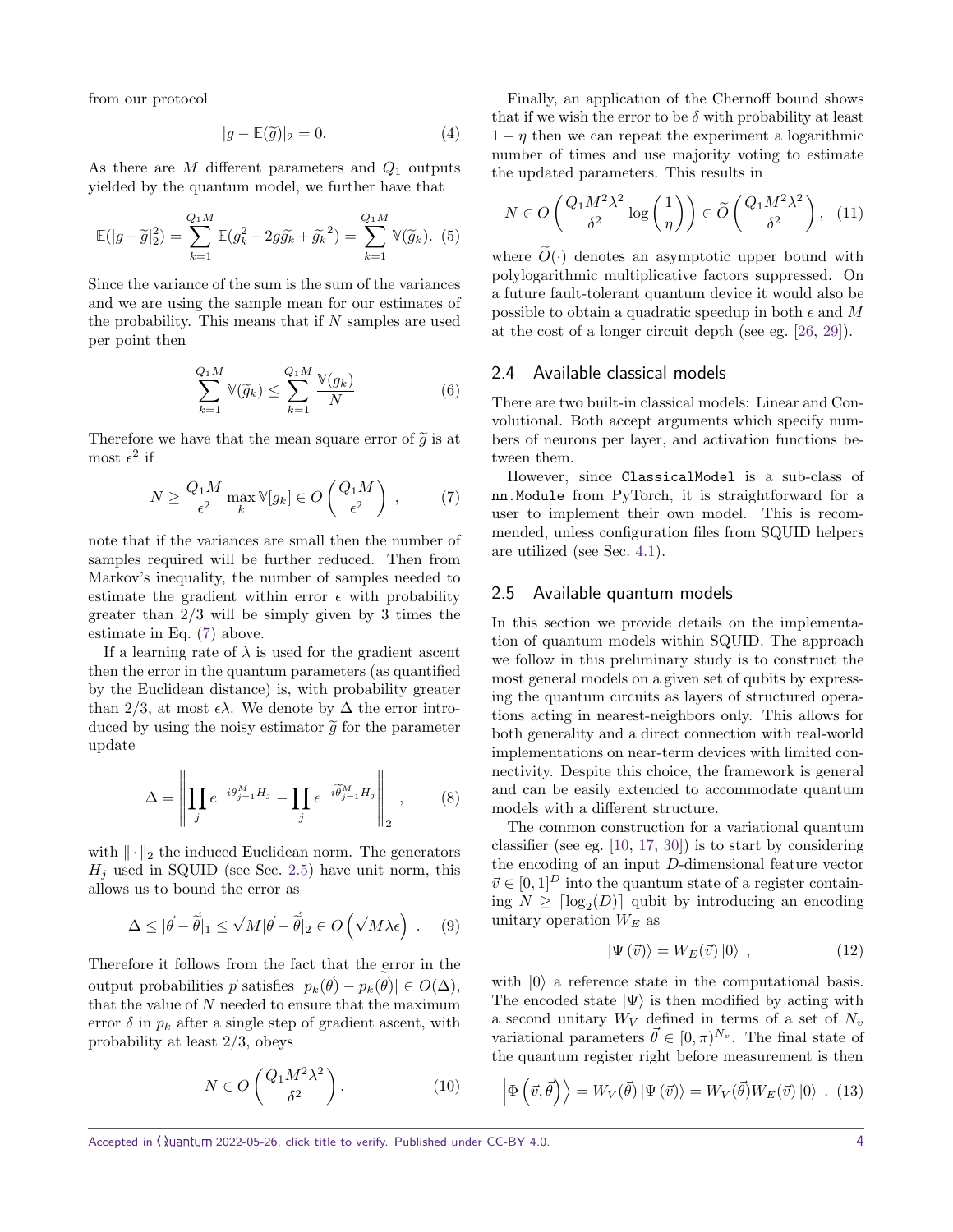The output of the quantum models we consider here are the probabilities of measuring each one of the computational basis states in the state  $|\Phi\rangle$ , which can be estimated by collecting statistics over a large number of circuit executions. Given that the number of possible outcomes scales exponentially in the register size, a small subset of probabilities is typically selected in order for the overall scheme to be scalable.

The decomposition of the total unitary operation mapping  $|0\rangle$  to  $|\Phi\rangle$  as a function an the *encoding* unitary  $W_E$  and a *variational* unitary  $W_V$  is however artificial and does not necessarily lead to the most efficient scheme. This is especially true in the SQUID framework where a classical network is devoted to optimally determine an encoding of the classical data into a quantum state. The approach we take in SQUID is to consider instead the *M*-dimensional output from the classical encoder as the parameters describing a global unitary  $W$  in the quantum register, without artificially distinguishing between "encoding" parameters and "variational" parameters. This hybridization of the standard approach described above is still completely general and the global network can adjust to effectively reproduce a factorized form  $W = W_V W_E$  if there is a measurable advantage for the data under analysis.

We note that a generic unitary operation on *N* qubits can depend on at most  $(4^N - 1)$  parameters, which implies that we need to choose  $M < (4^N - 1)$  for the output of the classical encoder. In practice this is not a limitation since unitary operations which can be decomposed efficiently into a polynomial number of one and two qubit operations will depend at most on a polynomially large number of parameters.

In this first exploratory study we use a simple, but general, parametrization of *W* in terms of a one qubit unitary  $U_k^1(\alpha, \beta, \gamma)$  and a two qubit unitary  $U_{jk}^2(\theta, \phi, \eta)$ both parametrized by 3 real parameters taking values in  $[0, \pi)$ . The unitary  $U_1$  can be written as

<span id="page-4-2"></span>
$$
U_k^1(\alpha, \beta, \gamma) = \exp(i\alpha Y_k) \exp(i\beta Z_k) \exp(i\gamma Y_k) , (14)
$$

and we recognize the parameters  $(\alpha, \beta, \gamma)$  to be the Euler angles in the *Y ZY* decomposition. In the expression above  $Z_k(Y_k)$  denote the Pauli Z matrix (Y matrix) for qubit  $k$ , and we will denote  $X_k$  similarly in the following. The two-qubit unitary  $U_{jk}^2$  acting on the qubit pair  $\{i,k\}$  is instead defined as

<span id="page-4-1"></span>
$$
U_{jk}^{2}(\theta,\phi,\eta) = e^{i\theta X_j \otimes X_k + i\phi Y_j \otimes Y_k + i\eta Z_j \otimes Z_k} \ . \tag{15}
$$

The usefulness of these choices comes from the possibility to represent a generic unitary by applying appropriately layers of  $U_k^1$  and  $U_k^2$  operations. For instance, a general *SU*(4) transformation for 2 qubits can be exactly represented with the following circuit (see [\[31,](#page-10-9) [32\]](#page-10-10))

| $\left U_0^1(\alpha_0,\beta_0,\gamma_0)\right $           |                              | $U_0^1(\alpha_2,\beta_2,\gamma_2)$ |
|-----------------------------------------------------------|------------------------------|------------------------------------|
| $\left\vert U_1^1(\alpha_1,\beta_1,\gamma_1) \right\vert$ | $U_{01}^2(\theta,\phi,\eta)$ | $U_1^1(\alpha_3,\beta_3,\gamma_3)$ |

requiring 1 application of  $U_{01}^2$  and 4 applications of  $U_k^1$ (on qubit 0 and 1) for a total of 15 parameters. This construction can be readily extended to larger systems by interleaving layers of  $U_k^1$  with layers of  $U_{jk}^2$  applied alternatively on even or odd partitions. For instance with 4 qubits we consider circuits of the following form



Note that in the construction above we didn't include the first and last single-qubit operations in the third *U* 1 layer. This allows to remove redundancy in the parameters since we replace the product of two  $U^1$  operations with a single  $U^1$ , this simplification results in enhanced stability in the training.

## <span id="page-4-0"></span>3 Example applications

As an initial application of our framework, we present here results for binary classification on the MNIST database [\[33\]](#page-10-11) using digits 3 and 7. This is a standard benchmark for classification algorithms and analysis with a quantum model is made possible by the ability of SQUID to compress the input features into data with the appropriate dimensions.

The input feature vectors for this dataset are real vectors of dimension 784 representing a grayscale  $28 \times 28$ pixel picture. In this section we will compare results obtained with the architecture displayed in Fig. [2](#page-5-0) composed by: a single layer encoder with  $M_0$  units, a blackbox classifier to be specified below and a single layer decoder with *M*<sup>1</sup> units. The classical black-box classifier used in this section consists of a simple single layer network with 2 units (panel (*B*) of Fig. [2\)](#page-5-0) and we take  $M_1 = 2$  for it's output. In the following subsections we will also consider different implementations of quantum classifiers with the general structure displayed in panel (*C*) of the same figure.

All of the calculations (classical and quantum) presented in this section were obtained using an Adam optimizer as implemented in PyTorch and using the hyperparameters reported in Tab [1.](#page-5-1) In all case we use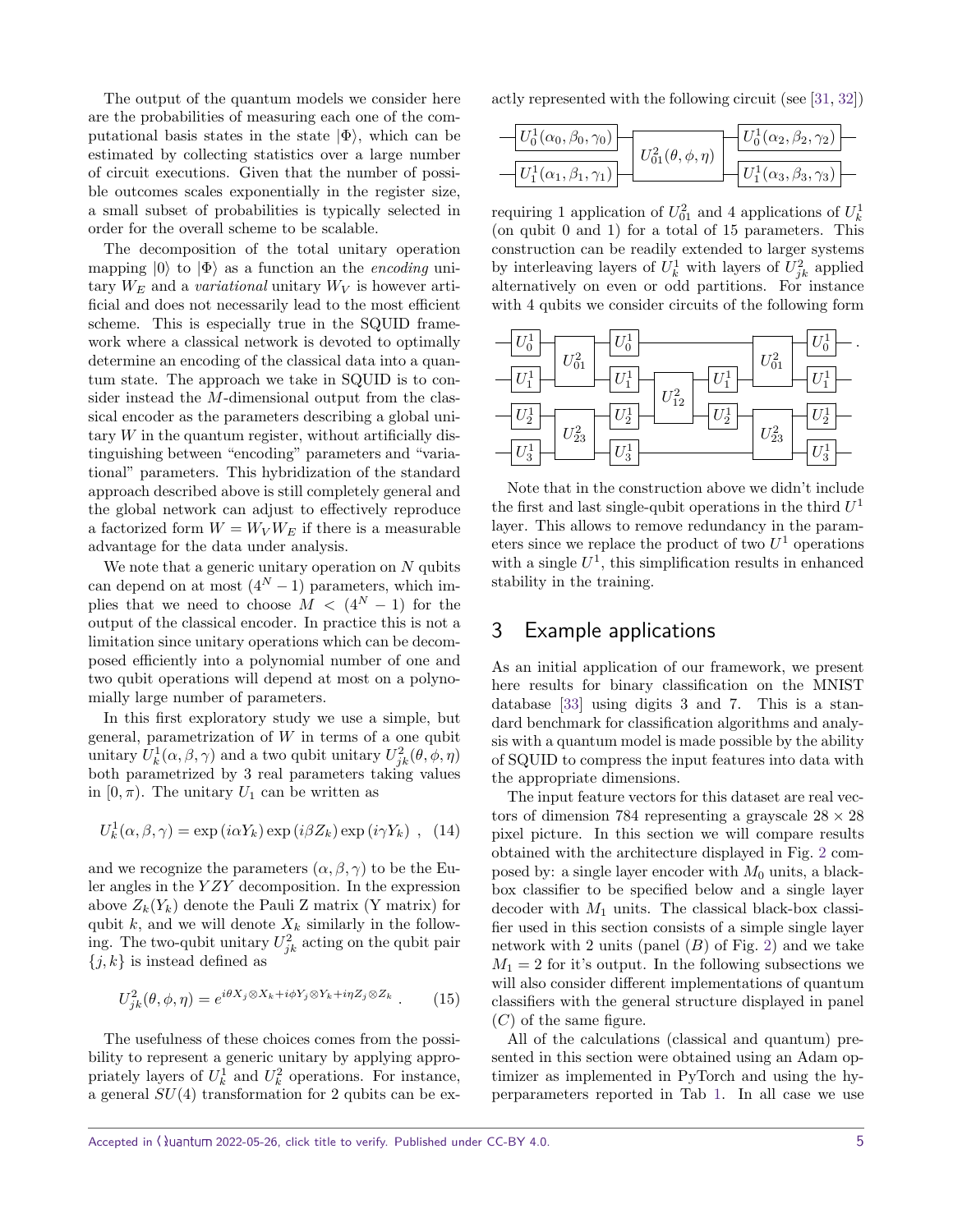<span id="page-5-0"></span>

Figure 2: Pictorial representation of the hybrid classifier model used for MNIST classification. Panel (*A*) shows the complete network including an encoder with  $M_0$  units and a decoder with  $M_1$  units. Panel  $(B)$  shows the implemented classical classifier composed by two units and panel (*C*) shows a schematic of the quantum models: input parameters coming from the encoder determine the unitary *W* while the output is obtained upon measurement of the qubits.

<span id="page-5-1"></span>

|     |     | Batch size   Epochs   Learning rate   Train size   Val. size |                  |                                             |
|-----|-----|--------------------------------------------------------------|------------------|---------------------------------------------|
| -16 | 100 | 0.0001                                                       | $\frac{9916}{ }$ | $\begin{array}{c} \boxed{2480} \end{array}$ |

Table 1: Hyperparameters used for the results on MNIST.

48 independent optimization runs that were performed in order to estimate the variance in the attained accuracy. In the following we will refer to this ensemble as "Bootstrap runs".

We present the results obtained with the classical network in Fig. [3](#page-5-2) (the full data is available in Tab. [2](#page-12-0) of Appendix [B\)](#page-12-1). We can see from the evolution of the median accuracy (green circles) that the classical network is able to achieve classification accuracies above 99% but the increase in the number of hidden units at the level of the input model doesn't seem to provide a statistically significant improvement on the final accuracy. The displayed error bars are 68% confidence intervals extracted from our finite population sample.

In the main panel, we also show the location of the 90% accuracy percentile, ie. the boundary value for which  $10\%$  of bootstrap runs provide a higher accuracy, for both the validation set (red squares) and the training set(blue diamonds). These results are consistent with the expectation that, as the number of parameters  $K_{tot}$  in the model increases, the training set can be described almost exactly by the network while at the same time we see that the distribution of accuracies for the validation set does not evolve significantly with

<span id="page-5-2"></span>

Figure 3: Results for the accuracy achieved on MNIST with the classical model described in the text. Panel (a) shows the accuracy as a function of the number of parameters in the model (green solid circles), the other two sets of points show the location of the 90% accuracy percentile for both the validation set (red squares) and the training set (blue diamonds) . Panels (b) and (c) show the histogram of achieved accuracies for the smallest  $(M_0 = 3)$  and largest  $(M_0 = 60)$  models respectively.

*Ktot*. In order to understand this point better we show in the left panels the estimated histograms for accuracy reached in our set of 48 bootstrap runs for the smallest classical model (panel (b)) and the largest model (panel (c)). As expected from the results in the main panel, most of the density is in the same location but for the larger models the tails are more important.

Note that the dispersion in the accuracy around the median reported in the main panel of Fig. [3](#page-5-2) is relatively small, of the order of  $\approx 0.002$ . This is caused in large part by the simplicity of the classification problem, as we can see in Fig. [4](#page-6-0) (obtained for a medium sized model with  $M_0 = 40$ ) the accuracy quickly converges to a narrow interval around the mean for both the training set and the validation set. With more than 80 epochs the accuracy for the training data set is able to reach 100%.

When the inner model is replaced by a quantum subroutine, as depicted in panel  $(C)$  of Fig. [2,](#page-5-0) the output dimension for a quantum circuit over *N* qubits is bounded by  $M_1 \leq 2^N$ . In the following sections we will consider two limiting situation: the maximum possible dimension  $M_1 = 2^N$  (indicated as "full" below) and the minimum one  $M_1 = 2$  (indicated as "min" below) and corresponding to the probability of measuring a single basis state (here we choose  $|0\rangle^{\otimes N}$ ).

#### 3.1 Separable Quantum Models

The first class of quantum models we consider here are separable models with a single layer of *U* <sup>1</sup> unitaries and are therefore fundamentally classical in that entanglement plays no role in shaping the output probabilities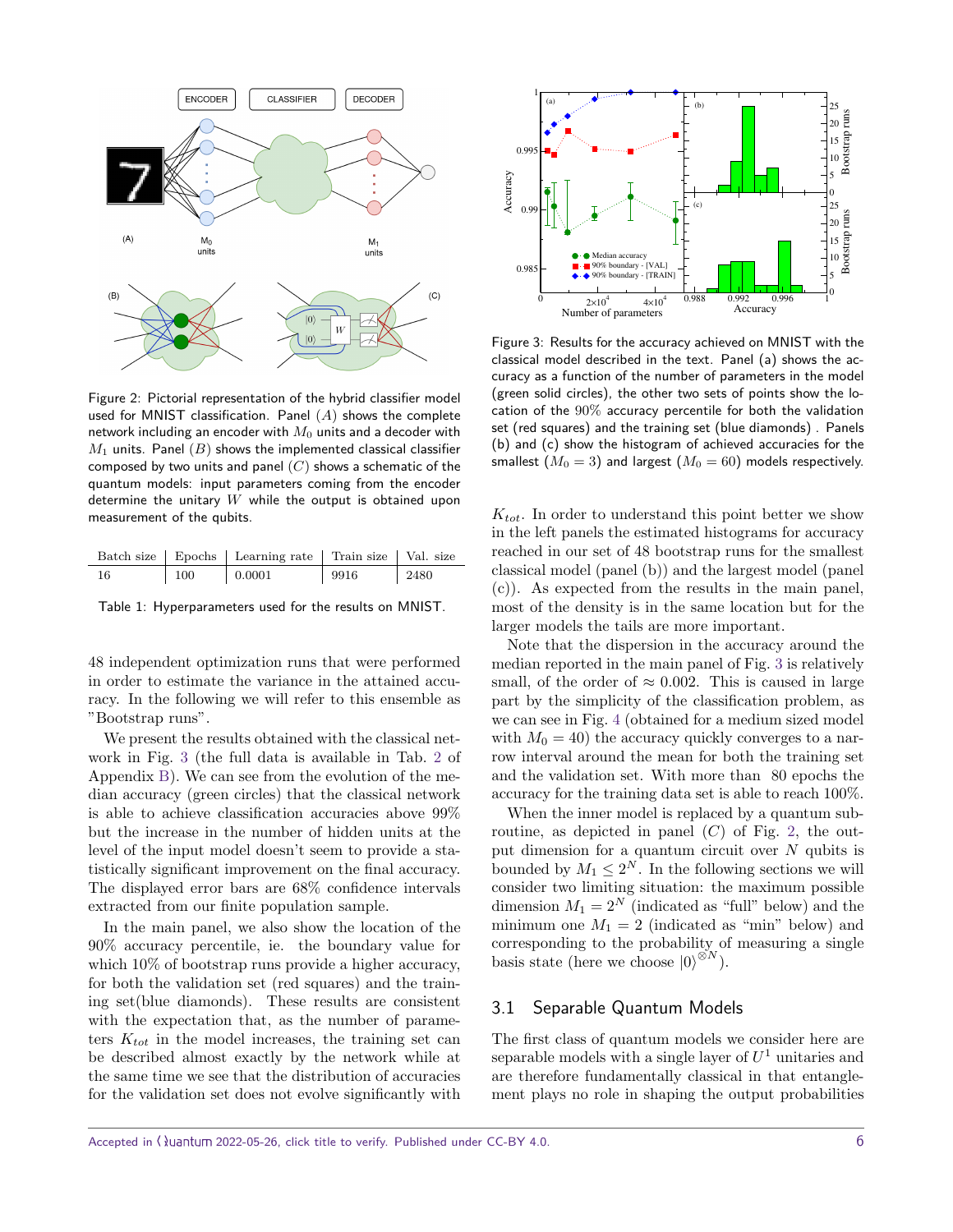<span id="page-6-0"></span>

Figure 4: Example of training of the classical model described in the main text. The left panel shows the increase in classification accuracy for the training set as a function of the number of epochs. The right panel shows the same for the validation set. All bands are 90% confidence intervals with averages indicated by the solid lines.

of the quantum model. The results are shown in Fig. [5](#page-6-1) and the full data is available in Tab. [3](#page-12-2) of Appendix [B.](#page-12-1)

In this case, at least for the models with  $M_1 = 2^N$ , we can see a mild increase of the final accuracy as a function of the number of parameters/qubits in the model, the largest model is however outperformed by classical networks with a smaller size (see the blue circles in Fig.  $5(a)$  $5(a)$ ). The models with a latent space corresponding to the restricted output for the quantum layer  $(\text{shown as red circles in Fig. } 5(a))$  $(\text{shown as red circles in Fig. } 5(a))$  $(\text{shown as red circles in Fig. } 5(a))$  show instead a deterioration as we increase the number of qubits/parameters. This effect is especially clear looking at the histograms of achieved accuracy in the 48 bootstrap runs displayed in the right panels of Fig. [5](#page-6-1) for the largest model with  $N = 6$  qubits: employing a large output vector from the quantum layer produces results with better than 99% for more than half of the runs while restricting the output to a single probability prevents most runs from reaching this threshold. Strikingly, this is true even for the training set (not shown) where only a single bootstrap run achieved an accuracy above 99%. This is a first clear sign of the importance to supplement the quantum classifier with a rich decoder at the possible expense of a larger sample complexity.

#### <span id="page-6-2"></span>3.2 Quantum models with entanglement

We now turn to consider more general quantum models that are capable of creating entanglement in the quantum register through the use of the two-qubit unitary  $U^2$  defined in Sec. [2.5.](#page-3-1) The resulting median accuracy shown in panel (a) of Fig. [6](#page-7-3) show a similar trend to the simpler separable models above: the accuracy of the quantum model never exceeds the classical accuracy

<span id="page-6-1"></span>

Figure 5: Results for the accuracy achieved on MNIST with the classical model (green points) and the separable quantum models described in the text (red and blue points). Panel (a) shows the accuracy as a function of the number of parameters for the classical model (green solid circles), the full quantum separable models (blue solid circles) and the separable quantum models with a single output variable  $M_1 = 1$  (red solid circles) indicated by "min". The inset panel (b) shows the location of the 90% accuracy percentile for the classical (green squares), full separable quantum model (blue squares) and minimal separable quantum model (red squares). Panels (c) and (d) show the histogram of achieved accuracies for the 6 qubit models with either the full number of possible output variables  $(M_1 = 64,$ top panel) and the single output (bottom panel).

and there doesn't seem to be any measurable advantage in increasing the number of parameters. Interestingly, for the models with restricted output size (red circles denoted  $QM - min$  in panel (a) of Fig. [6\)](#page-7-3), we see that the optimization procedure is struggling to find a good set of parameters for the larger models and the accuracy decreases almost monotonically with size. It is possible that better results could be obtained using directly the accuracy as cost function instead of the cross-entropy. In order to clarify that the effect we are seeing is not coming from over-fitting of the training set, but really from difficulties in exploring efficiently the energy surface, we show on the left panels the evolution of the 90% accuracy percentile as a function of the number of parameters for both the validation and training set (panels (b) and (c) respectively) for the 3 networks considered here: the classical feed-forward network considered before (green squares) and the quantum models with entanglement either with the full output (red squares) or the restricted output model (blue squares). As can be clearly seen in panel (c) the optimizer is not able to find a good parameter set for large models and the accuracy in training decreases.

These results highlight the importance of supplementing the quantum classifier with a non trivial output decoder in order to achieve a good efficiency, a possibil-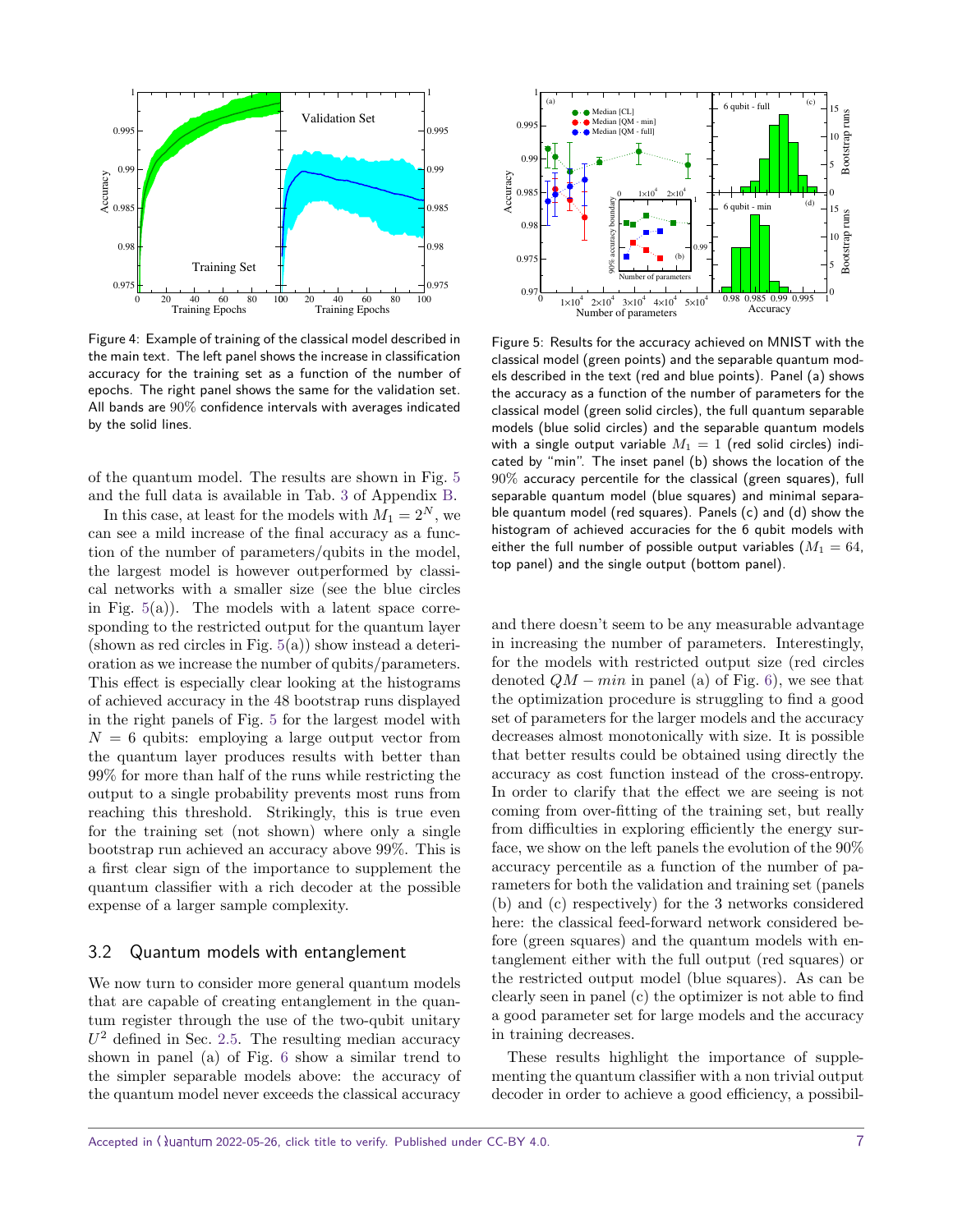<span id="page-7-3"></span>

Figure 6: Results for the accuracy achieved on MNIST with the classical model (green points) and the quantum models with entanglement described in the text (red and blue points). Panel (a) shows the accuracy as a function of the number of parameters for the classical model (green solid circles), the full quantum models (blue solid circles) and the quantum models with a single output variable  $M_1 = 1$  (red solid circles) indicated by "min". The left panels show the location of the 90% accuracy percentile for the classical (green squares), full quantum (blue squares) and minimal quantum model (red squares) in either the validation set (panel (b)) or the training set (panel  $(c)$ ).

ity that is available only if we choose to measure more than a single qubit from the quantum device.

## <span id="page-7-0"></span>4 SQUID Extensions and Future Work

As mentioned is Section [2](#page-1-0) SQUID is designed with extensibility in mind. This means that it should be easy to write additional packages on top of it, as well that additional features should involve changing at most few modules. In the following two sections we describe the SQUID Helpers package, designed to allow the use of SQUID using user-provided configuration files, and comment on possible extensions of the framework.

#### <span id="page-7-2"></span>4.1 SQUID Helpers Package

To show how such extension could function, but also to stream-line the workload for use cases, we provide SQUID Helpers extension. It allows user to use yaml configuration files to run SQUID code. As a result bootstrapping multiple runs of multiple test cases and aggregation of the results is much easier.

The conversion from configuration files to SQUID is done when a file is first read, and if a bootstrap option is provided, then random seed is changed during every iteration. The change of the seed is deterministic, and hence all of the results are exactly reproducible. At the initialization step, there is a single batch forward pass of data to ensure that dimensions of models inputs and outputs match. This is done due to fail-first and fail-fast principle. A single forward pass of data is faster than a pass of a single batch, and in perspective of training it is very cheap. The code then runs a typical training for-loop, with an additional call to backward function of Main Model, as explained in Section [2.2.](#page-2-2) In the end, all of the results, as well as configuration is saved to a single location. If bootstrap was used, along with the results for each run, there is a folder with aggregated results created for simpler analysis.

Helpers extension also provides very basic plotting utilities for the results. However, those are meant as a example of processing the output folders, since plots are highly dependent on studies performed.

#### 4.2 Future Work

There is a vast amount of possible extensions to SQUID, some of which can be included directly in a main project, while others can be used as standalone packages. The main advantage of the SQUID is that it allows for abstracting communication with a specific backend. To do so however, custom QuantumModel subclasses interfacing with the backend API will be needed.

Additionally, as of right now SQUID allows only for a classification and regression tasks. More advanced scenarios would require changes both in SQUID as well as, to a larger extent, SQUID helpers.

Another, and much sooner addition to SQUID will be to start supporting various quantum computing frameworks. For example, Qiskit has created a great package for optimization of quantum circuits [\[23\]](#page-10-12). This would fit perfectly into SQUID ecosystem with a translation layer. Such addition would allow the user to implement hybrid models without the explicit definition of circuits for training, provided the circuit gradient are correctly passed by the backward function.

There are also others frameworks that have either already similar behavior or plans for optimization packages. Modularity of SQUID would allow code to be backend agnostic, and work uniformly across multiple types of quantum devices.

## <span id="page-7-1"></span>5 Conclusions

The great success of classical machine learning algorithms in tasks such as classification, together with the expectation that quantum computers will allow us to explore algorithms in a larger complexity class than their classical counterparts, makes the exploration of the connections between these ideas a fertile ground for the discovery of novel approaches to automated inference.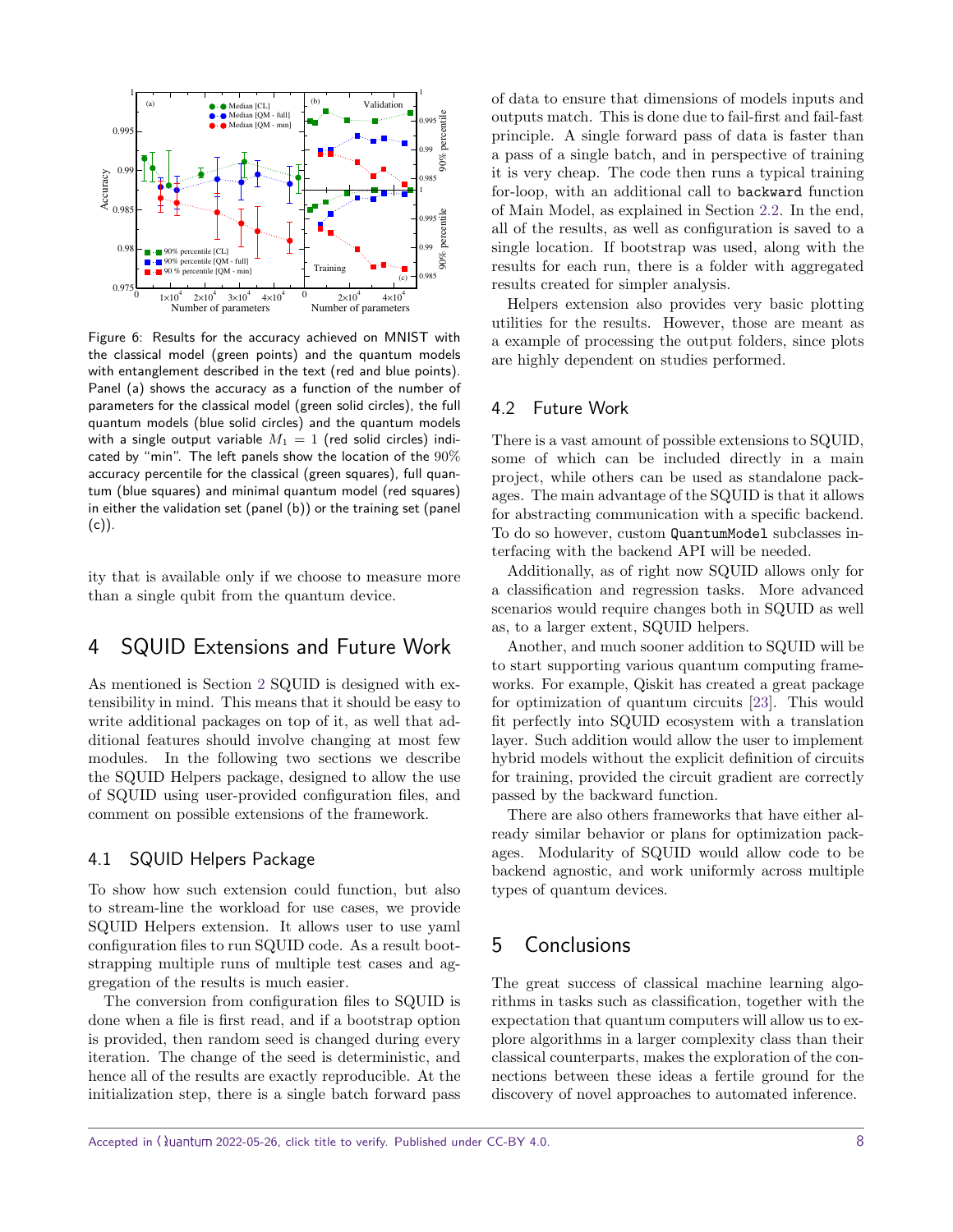In this work we have presented SQUID as a computational framework which allows to explore efficiently the possible advantages of quantum computing for machine learning purposes. This is achieved by embedding the quantum algorithm part in a more general multi-layer architecture that allows to interface classical and quantum networks while enjoying efficient optimization by using the automatic differentiation engine provided by PyTorch. While there are similar packages (notably Xanadu's PennyLane [\[34\]](#page-10-13), IBM's Qiskit [\[23\]](#page-10-12)), they do not offer as much flexibility as SQUID. For example, PennyLane offers much more complete experience, with many examples and models, as well as ability to run code on quantum computer, and not a simulator. However, for the same reason, creating a custom model is much easier in SQUID. Similar argument can be made about Qiskit. This generalized frameworks provides several advantages over an either purely classical or purely quantum approach: it allows for a seamless dimensionality reduction of the inference problem, a step that would be necessary to explore high dimensional datasets on small quantum devices, while at the same time allowing for automatic tuning of the measurement settings needed to extract information from the quantum state produced by the algorithm. This latter feature, implemented in SQUID by using a classical network as decoder after the central model as shown in Fig. [1,](#page-1-1) is extremely important in order to reach high precisions. The use of an explicit decoder at the output of the quantum model allows for a more careful optimization of the trade-off between measuring only vanishingly small fraction of the possible output probabilities on one hand, with the drawback that entanglement can start to be detrimental due to information scrambling (see eg. [\[13,](#page-9-11) [35\]](#page-10-14)), and a full measurement of the probability distribution on the computational basis states which will require an exponential number of repetitions. In this work we used a simple classification problem from the MNIST database to show the effect of this tradeoff for a concrete high-dimensional problem.

Thanks to the generality of the architecture developed in this work, future explorations of algorithms with entanglement but with a classically efficient representation (such as tensor network states with polynomially large bond dimension, see eg. [\[36,](#page-10-15) [37\]](#page-11-1)) could be carried out within SQUID with only minimal modifications to the code. We expect the added flexibility in interchanging classical and quantum components in a global classifier to prove valuable in identifying promising datasets and inference problems where the presence of entanglement and quantum correlations can provide important accuracy gains. Once these problems have been identified with a simplified approach as the one currently implemented in SQUID, a successive study of the sample complexity along the lines of the derivation presented in Sec. [2.3](#page-2-3) will be needed to assess the practical viability of the algorithm. Extensions to implement the effect of finite statistics, together with more advanced effects such as models of decoherence for a specific target device, can be added efficiently within SQUID and we plan to explore their impact on classification problems in future work.

## Acknowledgements

The work of A. Roggero was supported by the InQubator for Quantum Simulation under U.S. DOE grant No. DE-SC0020970 and by the Institute for Nuclear Theory under U.S. Department of Energy grant No. DE-FG02- 00ER41132. The work of J. Filipek was supported in part by a Washington Research Foundation Fellowship at the University of Washington. The work of S.-C. Hsu is supported by the U.S. Department of Energy, Office of Science, Office of Early Career Research Program under Award number DE-SC0015971. Support for Nathan Wiebe was provided by the Laboratory Directed Research and Development Program at Pacific Northwest National Laboratory, a multi-program national laboratory operated by Battelle for the U.S. Department of Energy, Release No. PNNL-SA-157287 and the theoretical work on this project by NW was supported by the U.S. Department of Energy, Office of Science, National Quantum Information Science Research Centers, Co-Design Center for Quantum Advantage under contract number DE-SC0012704. Additional support for Nathan Wiebe was provided by Google Research Award.

## References

- <span id="page-8-0"></span>[1] Vedran Dunjko and Peter Wittek. A non-review of Quantum Machine Learning: trends and explorations. Quantum Views, 4:32, March 2020. [DOI: 10.22331/qv-2020-03-17-32.](https://doi.org/10.22331/qv-2020-03-17-32) URL [https://](https://doi.org/10.22331/qv-2020-03-17-32) doi*.*org/10*.*[22331/qv-2020-03-17-32](https://doi.org/10.22331/qv-2020-03-17-32).
- [2] Nathan Wiebe. Key questions for the quantum machine learner to ask themselves. New Journal of Physics, 22(9):091001, sep 2020. [DOI: 10.1088/1367-2630/abac39.](https://doi.org/10.1088/1367-2630/abac39) URL [https://](https://doi.org/10.1088/1367-2630/abac39) doi*.*org/10*.*[1088/1367-2630/abac39](https://doi.org/10.1088/1367-2630/abac39).
- [3] Wen Guan, Gabriel Perdue, Arthur Pesah, Maria Schuld, Koji Terashi, Sofia Vallecorsa, and Jean-Roch Vlimant. Quantum machine learning in high energy physics. Machine Learning: Science and Technology, 2(1):011003, Mar 2021. ISSN 2632-2153. [DOI: 10.1088/2632-2153/abc17d.](https://doi.org/10.1088/2632-2153/abc17d) URL http://dx*.*doi*.*org/10*.*[1088/2632-2153/abc17d](http://dx.doi.org/10.1088/2632-2153/abc17d).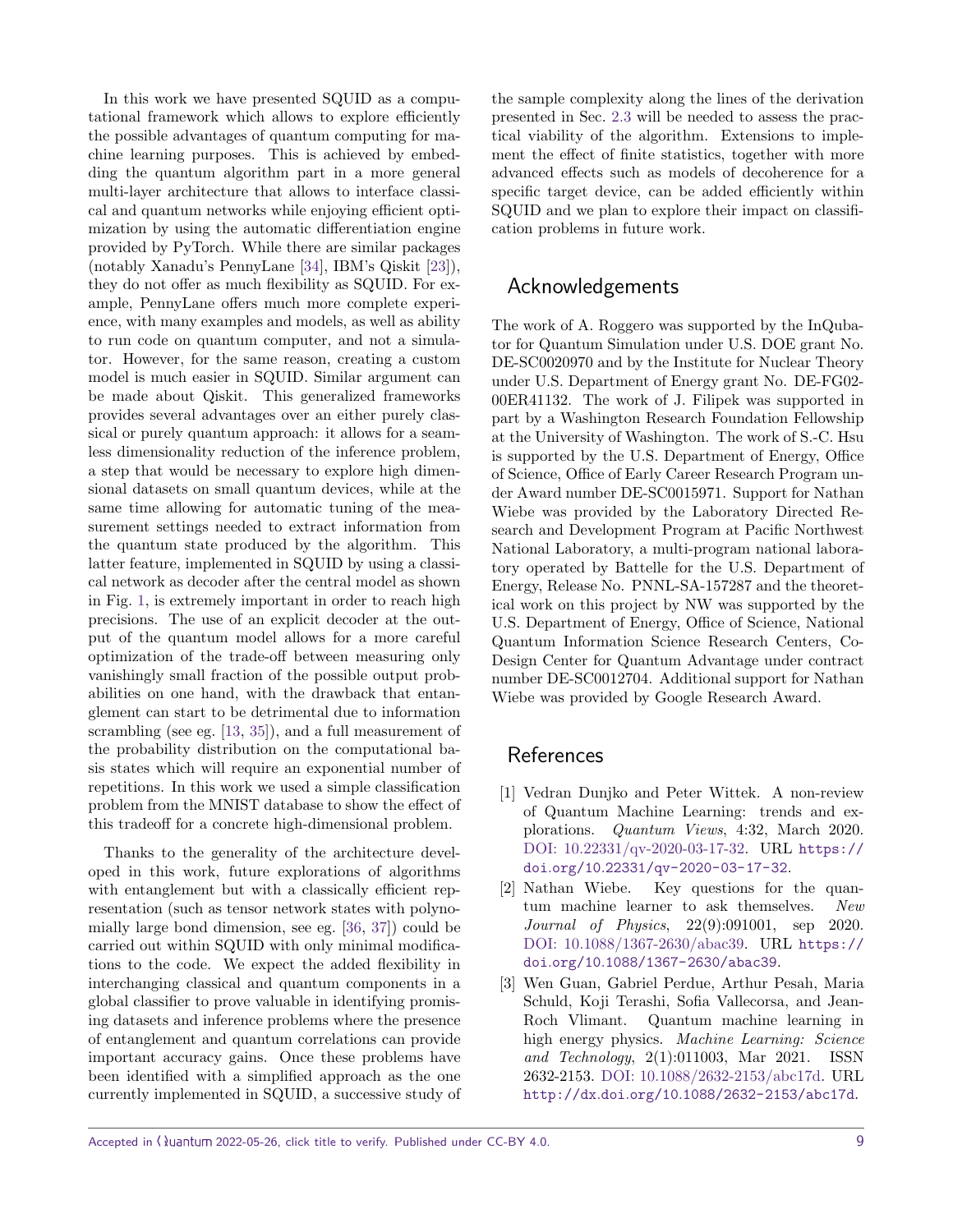- <span id="page-9-0"></span>[4] M. Cerezo, Andrew Arrasmith, Ryan Babbush, Simon C. Benjamin, Suguru Endo, Keisuke Fujii, Jarrod R. McClean, Kosuke Mitarai, Xiao Yuan, Lukasz Cincio, and Patrick J. Coles. Variational quantum algorithms. Nature Reviews Physics, 3(9):625–644, aug 2021. [DOI: 10.1038/s42254-](https://doi.org/10.1038/s42254-021-00348-9) [021-00348-9.](https://doi.org/10.1038/s42254-021-00348-9) URL [https://doi](https://doi.org/10.1038/s42254-021-00348-9)*.*org/10*.*1038/ [s42254-021-00348-9](https://doi.org/10.1038/s42254-021-00348-9).
- <span id="page-9-1"></span>[5] Patrick Rebentrost, Masoud Mohseni, and Seth Lloyd. Quantum support vector machine for big data classification. Phys. Rev. Lett., 113:130503, Sep 2014. [DOI: 10.1103/PhysRevLett.113.130503.](https://doi.org/10.1103/PhysRevLett.113.130503) URL [https://link](https://link.aps.org/doi/10.1103/PhysRevLett.113.130503)*.*aps*.*org/doi/10*.*1103/ [PhysRevLett](https://link.aps.org/doi/10.1103/PhysRevLett.113.130503)*.*113*.*130503.
- [6] Jacob Biamonte, Peter Wittek, Nicola Pancotti, Patrick Rebentrost, Nathan Wiebe, and Seth Lloyd. Quantum machine learning. Nature, 549: 195–202, 2017. [DOI: 10.1038/nature23474.](https://doi.org/10.1038/nature23474) URL https://doi*.*org/10*.*[1038/nature23474](https://doi.org/10.1038/nature23474).
- [7] Hsin-Yuan Huang, Michael Broughton, Masoud Mohseni, Ryan Babbush, Sergio Boixo, Hartmut Neven, and Jarrod R. McClean. Power of data in quantum machine learning. Nature Communications, 12(1), may 2021. [DOI: 10.1038/s41467-](https://doi.org/10.1038/s41467-021-22539-9) [021-22539-9.](https://doi.org/10.1038/s41467-021-22539-9) URL [https://doi](https://doi.org/10.1038/s41467-021-22539-9)*.*org/10*.*1038/ [s41467-021-22539-9](https://doi.org/10.1038/s41467-021-22539-9).
- [8] Hsin-Yuan Huang, Richard Kueng, and John Preskill. Information-theoretic bounds on quantum advantage in machine learning. Phys. Rev. Lett., 126:190505, May 2021. [DOI: 10.1103/PhysRevLett.126.190505.](https://doi.org/10.1103/PhysRevLett.126.190505) URL [https://link](https://link.aps.org/doi/10.1103/PhysRevLett.126.190505)*.*aps*.*org/doi/10*.*1103/ [PhysRevLett](https://link.aps.org/doi/10.1103/PhysRevLett.126.190505)*.*126*.*190505.
- <span id="page-9-2"></span>[9] Yunchao Liu, Srinivasan Arunachalam, and Kristan Temme. A rigorous and robust quantum speedup in supervised machine learning. Nature Physics, 17(9):1013–1017, jul 2021. [DOI: 10.1038/s41567-](https://doi.org/10.1038/s41567-021-01287-z) [021-01287-z.](https://doi.org/10.1038/s41567-021-01287-z) URL [https://doi](https://doi.org/10.1038/s41567-021-01287-z)*.*org/10*.*1038/ [s41567-021-01287-z](https://doi.org/10.1038/s41567-021-01287-z).
- <span id="page-9-3"></span>[10] Maria Schuld and Nathan Killoran. Quantum machine learning in feature hilbert spaces. Phys. Rev. Lett., 122:040504, Feb 2019. [DOI: 10.1103/PhysRevLett.122.040504.](https://doi.org/10.1103/PhysRevLett.122.040504) URL [https://link](https://link.aps.org/doi/10.1103/PhysRevLett.122.040504)*.*aps*.*org/doi/10*.*1103/ [PhysRevLett](https://link.aps.org/doi/10.1103/PhysRevLett.122.040504)*.*122*.*040504.
- <span id="page-9-4"></span>[11] Jarrod R. McClean, Sergio Boixo, Vadim N. Smelyanskiy, Ryan Babbush, and Hartmut Neven. Barren plateaus in quantum neural network training landscapes. Nature Communications, 9 (1), nov 2018. [DOI: 10.1038/s41467-018-07090-](https://doi.org/10.1038/s41467-018-07090-4) [4.](https://doi.org/10.1038/s41467-018-07090-4) URL https://doi*.*org/10*.*[1038/s41467-018-](https://doi.org/10.1038/s41467-018-07090-4) [07090-4](https://doi.org/10.1038/s41467-018-07090-4).
- [12] Kerstin Beer, Dmytro Bondarenko, Terry Farrelly, Tobias J. Osborne, Robert Salzmann, Daniel

Scheiermann, and Ramona Wolf. Training deep quantum neural networks. Nature Communications, 11(1), feb 2020. [DOI: 10.1038/s41467-](https://doi.org/10.1038/s41467-020-14454-2) [020-14454-2.](https://doi.org/10.1038/s41467-020-14454-2) URL [https://doi](https://doi.org/10.1038/s41467-020-14454-2)*.*org/10*.*1038/ [s41467-020-14454-2](https://doi.org/10.1038/s41467-020-14454-2).

- <span id="page-9-11"></span>[13] Carlos Ortiz Marrero, Mária Kieferová, and Nathan Wiebe. Entanglement-induced barren plateaus. PRX Quantum, 2:040316, Oct 2021. [DOI: 10.1103/PRXQuantum.2.040316.](https://doi.org/10.1103/PRXQuantum.2.040316) URL [https://link](https://link.aps.org/doi/10.1103/PRXQuantum.2.040316)*.*aps*.*org/doi/10*.*1103/ [PRXQuantum](https://link.aps.org/doi/10.1103/PRXQuantum.2.040316)*.*2*.*040316.
- <span id="page-9-5"></span>[14] Arthur Pesah, M. Cerezo, Samson Wang, Tyler Volkoff, Andrew T. Sornborger, and Patrick J. Coles. Absence of barren plateaus in quantum convolutional neural networks. Phys. Rev. X, 11:041011, Oct 2021. [DOI: 10.1103/Phys-](https://doi.org/10.1103/PhysRevX.11.041011)[RevX.11.041011.](https://doi.org/10.1103/PhysRevX.11.041011) URL [https://link](https://link.aps.org/doi/10.1103/PhysRevX.11.041011)*.*aps*.*org/ doi/10*.*[1103/PhysRevX](https://link.aps.org/doi/10.1103/PhysRevX.11.041011)*.*11*.*041011.
- <span id="page-9-6"></span>[15] Leonardo Banchi, Jason Pereira, and Stefano Pirandola. Generalization in quantum machine learning: A quantum information standpoint. PRX Quantum, 2:040321, Nov 2021. [DOI: 10.1103/PRXQuantum.2.040321.](https://doi.org/10.1103/PRXQuantum.2.040321) URL [https://link](https://link.aps.org/doi/10.1103/PRXQuantum.2.040321)*.*aps*.*org/doi/10*.*1103/ [PRXQuantum](https://link.aps.org/doi/10.1103/PRXQuantum.2.040321)*.*2*.*040321.
- <span id="page-9-7"></span>[16] Yuxuan Du, Zhuozhuo Tu, Xiao Yuan, and Dacheng Tao. Efficient measure for the expressivity of variational quantum algorithms. Phys. Rev. Lett., 128:080506, Feb 2022. [DOI: 10.1103/PhysRevLett.128.080506.](https://doi.org/10.1103/PhysRevLett.128.080506) URL [https://link](https://link.aps.org/doi/10.1103/PhysRevLett.128.080506)*.*aps*.*org/doi/10*.*1103/ [PhysRevLett](https://link.aps.org/doi/10.1103/PhysRevLett.128.080506)*.*128*.*080506.
- <span id="page-9-8"></span>[17] Vojtěch Havlíček, Antonio D. Córcoles, Kristan Temme, Aram W. Harrow, Abhinav Kandala, Jerry M. Chow, and Jay M. Gambetta. Supervised learning with quantum-enhanced feature spaces. Nature, 567(7747):209–212, Mar 2019. ISSN 1476-4687. [DOI: 10.1038/s41586-019-0980-](https://doi.org/10.1038/s41586-019-0980-2) [2.](https://doi.org/10.1038/s41586-019-0980-2) URL http://dx*.*doi*.*org/10*.*[1038/s41586-](http://dx.doi.org/10.1038/s41586-019-0980-2) [019-0980-2](http://dx.doi.org/10.1038/s41586-019-0980-2).
- <span id="page-9-9"></span>[18] Evan Peters, João Caldeira, Alan Ho, Stefan Leichenauer, Masoud Mohseni, Hartmut Neven, Panagiotis Spentzouris, Doug Strain, and Gabriel N. Perdue. Machine learning of high dimensional data on a noisy quantum processor. npj Quantum Information, (7):161, 2021. [DOI: 10.1038/s41534-021-00498-9.](https://doi.org/10.1038/s41534-021-00498-9) URL [https:](https://doi.org/10.1038/s41534-021-00498-9) //doi*.*org/10*.*[1038/s41534-021-00498-9](https://doi.org/10.1038/s41534-021-00498-9).
- <span id="page-9-10"></span>[19] Martín Abadi, Ashish Agarwal, Paul Barham, Eugene Brevdo, Zhifeng Chen, Craig Citro, Greg S. Corrado, Andy Davis, Jeffrey Dean, Matthieu Devin, Sanjay Ghemawat, Ian Goodfellow, Andrew Harp, Geoffrey Irving, Michael Isard, Yangqing Jia, Rafal Jozefowicz, Lukasz Kaiser, Manjunath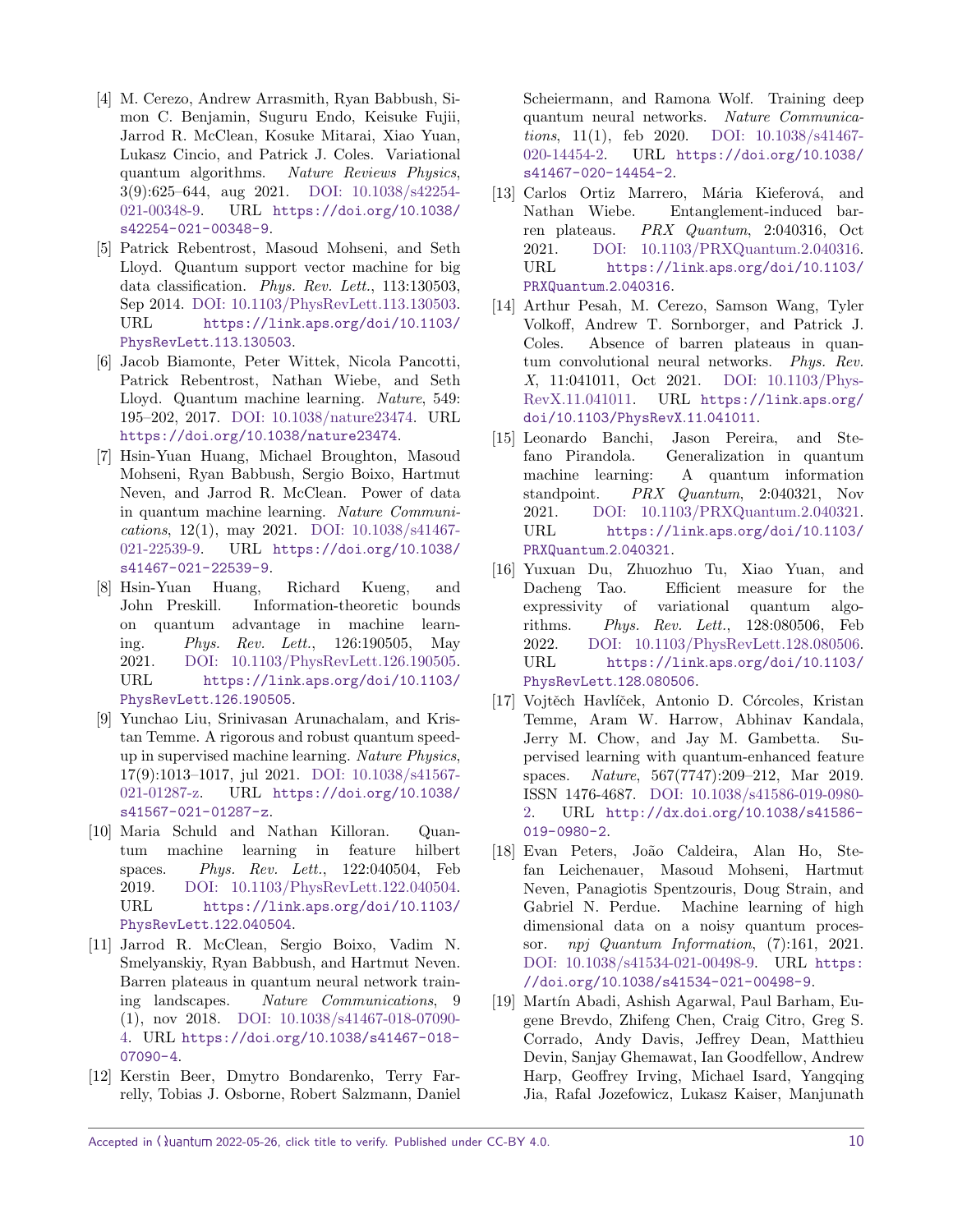Kudlur, Josh Levenberg, Dandelion Mané, Rajat Monga, Sherry Moore, Derek Murray, Chris Olah, Mike Schuster, Jonathon Shlens, Benoit Steiner, Ilya Sutskever, Kunal Talwar, Paul Tucker, Vincent Vanhoucke, Vijay Vasudevan, Fernanda Viégas, Oriol Vinyals, Pete Warden, Martin Wattenberg, Martin Wicke, Yuan Yu, and Xiaoqiang Zheng. TensorFlow: Large-scale machine learning on heterogeneous systems, 2015. URL [https://www](https://www.tensorflow.org/)*.*tensorflow*.*org/. Software available from tensorflow.org.

- <span id="page-10-0"></span>[20] Adam Paszke, Sam Gross, Francisco Massa, Adam Lerer, James Bradbury, Gregory Chanan, et al. Pytorch: An imperative style, highperformance deep learning library. In H. Wallach, H. Larochelle, A. Beygelzimer, F. d'Alché-Buc, E. Fox, and R. Garnett, editors, Advances in Neural Information Processing Systems 32, pages 8026–8037. Curran Associates, Inc., 2019. URL http://papers*.*nips*.*[cc/paper/9015-pytorch](http://papers.nips.cc/paper/9015-pytorch-an-imperative-style-high-performance-deep-learning-library.pdf)[an-imperative-style-high-performance](http://papers.nips.cc/paper/9015-pytorch-an-imperative-style-high-performance-deep-learning-library.pdf)[deep-learning-library](http://papers.nips.cc/paper/9015-pytorch-an-imperative-style-high-performance-deep-learning-library.pdf)*.*pdf.
- <span id="page-10-1"></span>[21] J. Filipek, A. Roggero, S. Hsu, and N. Wiebe. SQUID. [https://bitbucket](https://bitbucket.org/squid-qml/)*.*org/squid-qml/, 2021.
- <span id="page-10-2"></span>[22] Robert S. Smith, Michael J. Curtis, and William J. Zeng. A practical quantum instruction set architecture.  $arXiv$ , (1608.03355), 2016. [DOI:](https://doi.org/10.48550/ARXIV.1608.03355) [10.48550/ARXIV.1608.03355.](https://doi.org/10.48550/ARXIV.1608.03355)
- <span id="page-10-12"></span>[23] Héctor Abraham et al. Qiskit: An open-source framework for quantum computing. 2019. [DOI:](https://doi.org/10.5281/zenodo.2562110) [10.5281/zenodo.2562110.](https://doi.org/10.5281/zenodo.2562110)
- <span id="page-10-3"></span>[24] Quantum AI team and collaborators. Cirq. October 2020. [DOI: 10.5281/zenodo.4062499.](https://doi.org/10.5281/zenodo.4062499) URL [https://doi](https://doi.org/10.5281/zenodo.4062499)*.*org/10*.*5281/zenodo*.*4062499.
- <span id="page-10-4"></span>[25] Charles R. Harris, K. Jarrod Millman, St'efan J. van der Walt, Ralf Gommers, Pauli Virtanen, David Cournapeau, et al. Array programming with NumPy. Nature, 585(7825):357–362, September 2020. [DOI: 10.1038/s41586-020-2649-2.](https://doi.org/10.1038/s41586-020-2649-2) URL https://doi*.*org/10*.*[1038/s41586-020-2649-2](https://doi.org/10.1038/s41586-020-2649-2).
- <span id="page-10-5"></span>[26] Gilles Brassard, Peter Høyer, Michele Mosca, and Alain Tapp. Quantum amplitude amplification and estimation. Quantum Computation and Information, page 53–74, 2002. ISSN 0271-4132. [DOI: 10.1090/conm/305/05215.](https://doi.org/10.1090/conm/305/05215) URL [http://](http://dx.doi.org/10.1090/conm/305/05215) dx*.*doi*.*org/10*.*[1090/conm/305/05215](http://dx.doi.org/10.1090/conm/305/05215).
- [27] Yohichi Suzuki, Shumpei Uno, Rudy Raymond, Tomoki Tanaka, Tamiya Onodera, and Naoki Yamamoto. Amplitude estimation without phase estimation. Quantum Information Processing, 19(2), Jan 2020. ISSN 1573-1332. [DOI: 10.1007/s11128-](https://doi.org/10.1007/s11128-019-2565-2) [019-2565-2.](https://doi.org/10.1007/s11128-019-2565-2) URL [http://dx](http://dx.doi.org/10.1007/s11128-019-2565-2)*.*doi*.*org/10*.*1007/ [s11128-019-2565-2](http://dx.doi.org/10.1007/s11128-019-2565-2).
- <span id="page-10-6"></span>[28] Dmitry Grinko, Julien Gacon, Christa Zoufal, and Stefan Woerner. Iterative quantum amplitude estimation. *npj Quantum Information*,  $7(1)$ , Mar 2021. ISSN 2056-6387. [DOI: 10.1038/s41534-](https://doi.org/10.1038/s41534-021-00379-1) [021-00379-1.](https://doi.org/10.1038/s41534-021-00379-1) URL [http://dx](http://dx.doi.org/10.1038/s41534-021-00379-1)*.*doi*.*org/10*.*1038/ [s41534-021-00379-1](http://dx.doi.org/10.1038/s41534-021-00379-1).
- <span id="page-10-7"></span>[29] András Gilyén, Srinivasan Arunachalam, and Nathan Wiebe. Optimizing quantum optimization algorithms via faster quantum gradient computation. In Proceedings of the Thirtieth Annual ACM-SIAM Symposium on Discrete Algorithms, pages 1425–1444. SIAM, 2019. [DOI:](https://doi.org/10.1137/1.9781611975482.87) [10.1137/1.9781611975482.87.](https://doi.org/10.1137/1.9781611975482.87)
- <span id="page-10-8"></span>[30] Maria Schuld, Alex Bocharov, Krysta M. Svore, and Nathan Wiebe. Circuit-centric quantum classifiers. Phys. Rev. A, 101:032308, Mar 2020. [DOI: 10.1103/PhysRevA.101.032308.](https://doi.org/10.1103/PhysRevA.101.032308) URL [https://link](https://link.aps.org/doi/10.1103/PhysRevA.101.032308)*.*aps*.*org/doi/10*.*1103/ [PhysRevA](https://link.aps.org/doi/10.1103/PhysRevA.101.032308)*.*101*.*032308.
- <span id="page-10-9"></span>[31] G. Vidal and C. M. Dawson. Universal quantum circuit for two-qubit transformations with three controlled-not gates. Phys. Rev. A, 69:010301, Jan 2004. [DOI: 10.1103/Phys-](https://doi.org/10.1103/PhysRevA.69.010301)[RevA.69.010301.](https://doi.org/10.1103/PhysRevA.69.010301) URL [https://link](https://link.aps.org/doi/10.1103/PhysRevA.69.010301)*.*aps*.*org/ doi/10*.*[1103/PhysRevA](https://link.aps.org/doi/10.1103/PhysRevA.69.010301)*.*69*.*010301.
- <span id="page-10-10"></span>[32] Farrokh Vatan and Colin Williams. Optimal quantum circuits for general two-qubit gates. Phys. Rev. A, 69:032315, Mar 2004. [DOI: 10.1103/Phys-](https://doi.org/10.1103/PhysRevA.69.032315)[RevA.69.032315.](https://doi.org/10.1103/PhysRevA.69.032315) URL [https://link](https://link.aps.org/doi/10.1103/PhysRevA.69.032315)*.*aps*.*org/ doi/10*.*[1103/PhysRevA](https://link.aps.org/doi/10.1103/PhysRevA.69.032315)*.*69*.*032315.
- <span id="page-10-11"></span>[33] Y. Lecun, L. Bottou, Y. Bengio, and P. Haffner. Gradient-based learning applied to document recognition. Proceedings of the IEEE, 86(11):2278– 2324, 1998. [DOI: 10.1109/5.726791.](https://doi.org/10.1109/5.726791)
- <span id="page-10-13"></span>[34] Ville Bergholm, Josh Izaac, Maria Schuld, Christian Gogolin, M. Sohaib Alam, Shahnawaz Ahmed, Juan Miguel Arrazola, Carsten Blank, Alain Delgado, Soran Jahangiri, Keri McKiernan, Johannes Jakob Meyer, Zeyue Niu, Antal Száva, and Nathan Killoran. Pennylane: Automatic differentiation of hybrid quantum-classical computations. arXiv, (1811.04968), 2018. [DOI:](https://doi.org/10.48550/ARXIV.1811.04968) [10.48550/ARXIV.1811.04968.](https://doi.org/10.48550/ARXIV.1811.04968) URL [https://](https://arxiv.org/abs/1811.04968) arxiv*.*[org/abs/1811](https://arxiv.org/abs/1811.04968)*.*04968.
- <span id="page-10-14"></span>[35] Huitao Shen, Pengfei Zhang, Yi-Zhuang You, and Hui Zhai. Information scrambling in quantum neural networks. Phys. Rev. Lett., 124:200504, May 2020. [DOI: 10.1103/PhysRevLett.124.200504.](https://doi.org/10.1103/PhysRevLett.124.200504) URL [https://link](https://link.aps.org/doi/10.1103/PhysRevLett.124.200504)*.*aps*.*org/doi/10*.*1103/ [PhysRevLett](https://link.aps.org/doi/10.1103/PhysRevLett.124.200504)*.*124*.*200504.
- <span id="page-10-15"></span>[36] Ding Liu, Shi-Ju Ran, Peter Wittek, Cheng Peng, Raul Blázquez García, Gang Su, and Maciej Lewenstein. Machine learning by unitary tensor network of hierarchical tree structure.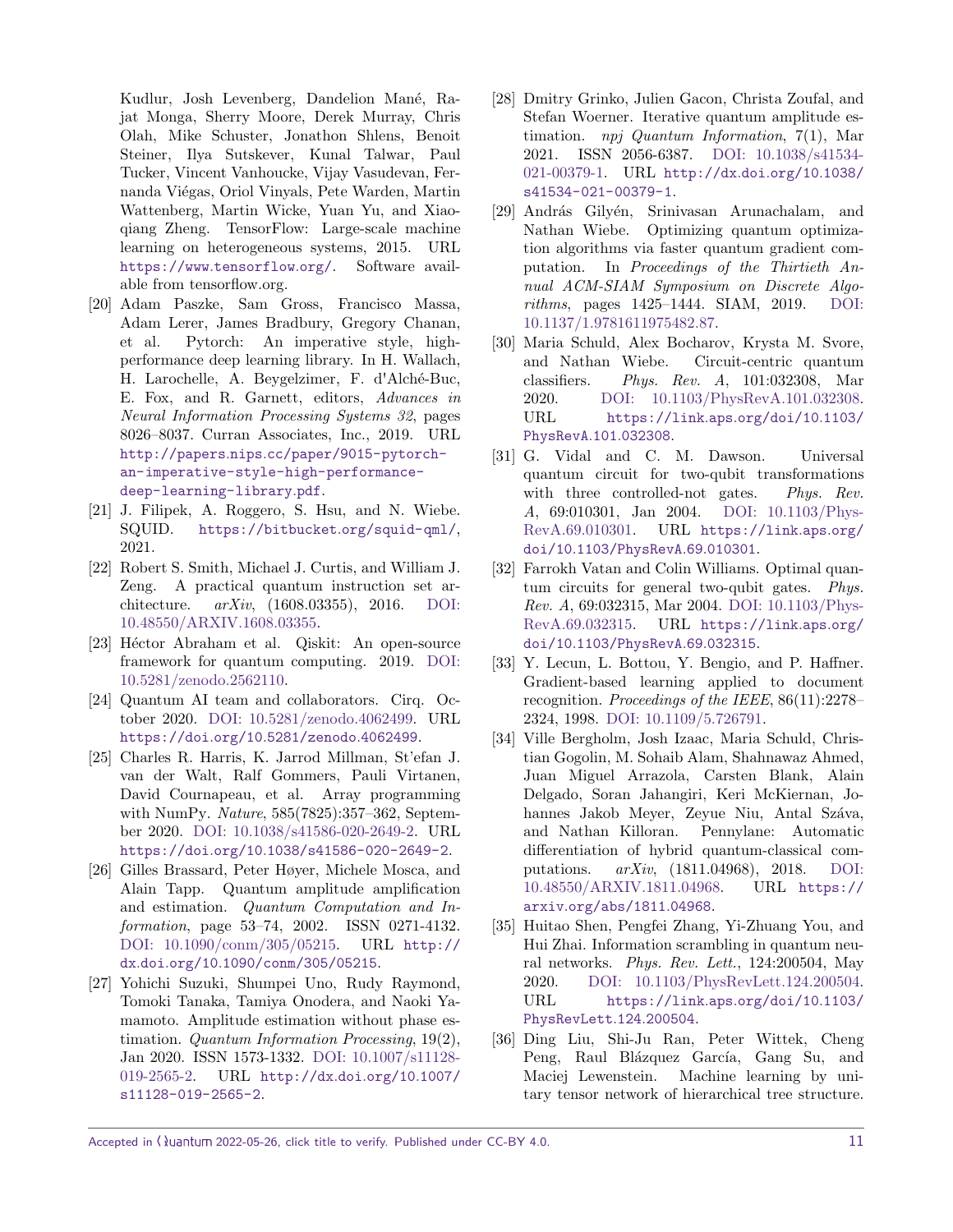New Journal of Physics, 21(7):073059, jul 2019. [DOI: 10.1088/1367-2630/ab31ef.](https://doi.org/10.1088/1367-2630/ab31ef) URL [https://](https://doi.org/10.1088/1367-2630/ab31ef) doi*.*org/10*.*[1088/1367-2630/ab31ef](https://doi.org/10.1088/1367-2630/ab31ef).

- <span id="page-11-1"></span>[37] Chase Roberts, Ashley Milsted, Martin Ganahl, Adam Zalcman, Bruce Fontaine, Yijian Zou, Jack Hidary, Guifre Vidal, and Stefan Leichenauer. Tensornetwork: A library for physics and machine learning. arXiv, (1905.01330), 2019. [DOI:](https://doi.org/10.48550/ARXIV.1905.01330) [10.48550/ARXIV.1905.01330.](https://doi.org/10.48550/ARXIV.1905.01330)
- <span id="page-11-3"></span>[38] K. Mitarai, M. Negoro, M. Kitagawa, and K. Fujii. Quantum circuit learning. Physical Review A, 98(3), Sep 2018. ISSN 2469-9934. [DOI: 10.1103/physreva.98.032309.](https://doi.org/10.1103/physreva.98.032309) URL [http://](http://dx.doi.org/10.1103/PhysRevA.98.032309) dx*.*doi*.*org/10*.*[1103/PhysRevA](http://dx.doi.org/10.1103/PhysRevA.98.032309)*.*98*.*032309.
- <span id="page-11-4"></span>[39] Maria Schuld, Ville Bergholm, Christian Gogolin, Josh Izaac, and Nathan Killoran. Evaluating analytic gradients on quantum hardware. Physical Review A, 99(3), Mar 2019. ISSN 2469-9934. [DOI: 10.1103/physreva.99.032331.](https://doi.org/10.1103/physreva.99.032331) URL [http://](http://dx.doi.org/10.1103/PhysRevA.99.032331) dx*.*doi*.*org/10*.*[1103/PhysRevA](http://dx.doi.org/10.1103/PhysRevA.99.032331)*.*99*.*032331.

# <span id="page-11-0"></span>A Gradient evaluation for variational quantum models

In this appendix we provide a derivation of the scheme employed in the main text to evaluate gradients with respect to the parameters of the quantum models. Following the discussion in Sec. [2.5](#page-3-1) of the main text, a generic variational quantum model is defined by a unitary transformation  $W(\vec{w})$  dependent on *M* real parameters  $\vec{w}$  taking values in  $[0, \pi)$ . The general construction employed in this work consists in decomposing the full unitary operation  $W(\vec{w})$  into a combination of one and two qubit unitaries denoted by  $U_k^1(\alpha, \beta, \gamma)$ and  $U_{jk}^2(\theta, \phi, \eta)$  respectively. The subscript indices indicate the qubit (or pairs of qubits) the unitary acts upon. Given the simple structure of a generic circuit as the one depicted in Eq. [\(2.5\)](#page-4-1), one can obtain a closed form expression for every component of the gradient by looking at the individual gradients of the basic unitaries  $U^1$  and  $U^2$  directly. Here we will use as a concrete example the generic *SU*(4) unitary transformation from Eq. [\(2.5\)](#page-4-1) which we reproduce here for convenience

$$
\frac{U_0^1(\alpha_0, \beta_0, \gamma_0)}{U_1^1(\alpha_1, \beta_1, \gamma_1)} \frac{U_0^2(\theta, \phi, \eta)}{U_0^2(\theta, \phi, \eta)} \frac{U_0^1(\alpha_2, \beta_2, \gamma_2)}{U_1^1(\alpha_3, \beta_3, \gamma_3)}.
$$

Note that in this case  $M = 15$ . In the following we will assume, without loss of generality, that this unitary operation is applied to the initial state  $|00\rangle$  of the two qubit register and denote the resulting state by

$$
|\Phi(\vec{w})\rangle = W(\vec{w})|0\rangle . \qquad (16)
$$

The classical output generated by a measurement on the qubit register can be completely characterized by the 4 probabilities to find the system in each one of the possible basis states:

<span id="page-11-2"></span>
$$
p_k = Tr \left[ \Pi_k | \Phi \left( \vec{w} \right) \rangle \langle \Phi \left( \vec{w} \right) | \right] \tag{17}
$$

where we have introduced explicitly the projectors

$$
\Pi_0 = |00\rangle\langle00| \quad \Pi_1 = |01\rangle\langle01|
$$
  
\n
$$
\Pi_2 = |10\rangle\langle10| \quad \Pi_3 = |11\rangle\langle11|.
$$
\n(18)

Computing the derivatives with respect to the 12 angles corresponding to the 4 one qubit *SU*(2) operations is straightforward by recalling the definition Eq. [\(14\)](#page-4-2) of  $U^1$  in terms of exponentials of Pauli operators. As an example, the derivative with respect to  $\gamma_0$  of any of the probabilities in Eq. [\(17\)](#page-11-2) can be written explicitly as

<span id="page-11-5"></span>
$$
\frac{\partial}{\partial \gamma_0} p_k = \frac{\partial}{\partial \gamma_0} \langle 00 | W^\dagger(\vec{w}) \Pi_k W(\vec{w}) | 00 \rangle \n= i \langle 00 | W^\dagger(\vec{w}) \Pi_k W(\vec{w}) Y_0 | 00 \rangle \n- i \langle 00 | Y_0 W^\dagger(\vec{w}) \Pi_k W(\vec{w}) | 00 \rangle \n= - 2 \mathcal{I} \left[ \langle 00 | W^\dagger(\vec{w}) \Pi_k W(\vec{w}) Y_0 | 00 \rangle \right] \n= 2 \mathcal{R} \left[ \langle 00 | W^\dagger(\vec{w}) \Pi_k \frac{\partial W(\vec{w})}{\partial \gamma_0} | 00 \rangle \right] ,
$$
\n(19)

where  $\mathcal{I}(\mathcal{R})$  indicating the imaginary (real) part. Note that, for all of the 12 parameters characterizing the single qubit transformations, the derivative of the full variational circuit unitary *W* can be expressed in terms of the same parametrized unitary with the appropriate angle angle shifted by  $\pi/2$ . For the case of  $\gamma_0$  considered above we have for instance:

$$
\frac{\partial W(\vec{w})}{\partial \gamma_0} = iW(\vec{w})Y_0 = W(\vec{w}'(\gamma_0))\tag{20}
$$

with a new set of parameters given by

$$
\vec{w}'(\gamma_0) = \left(\alpha_0, \beta_0, \gamma_0 + \frac{\pi}{2}, \alpha_1, \beta_1, \gamma_1, \beta_2, \gamma_3, \beta_4, \gamma_5\right) \tag{21}
$$
\n
$$
\alpha_2, \beta_2, \gamma_2, \alpha_3, \beta_3, \gamma_3
$$

Using the optimal implementation for the more general *SU*(4) transformation derived in Ref. [\[32\]](#page-10-10) (see Fig.6 there) one can show that we have the same property for the 2 qubit unitary  $U_{jk}^2$ . This property is usually referred to as the parameter shift rule [\[38,](#page-11-3) [39\]](#page-11-4).

In order to estimate the expectation values in the last line of Eq. [\(19\)](#page-11-5) we can employ two strategies: if the required number of output probabilities *K* is the maximum possible one with *n* qubits (ie.  $K = 2<sup>n</sup>$ ), it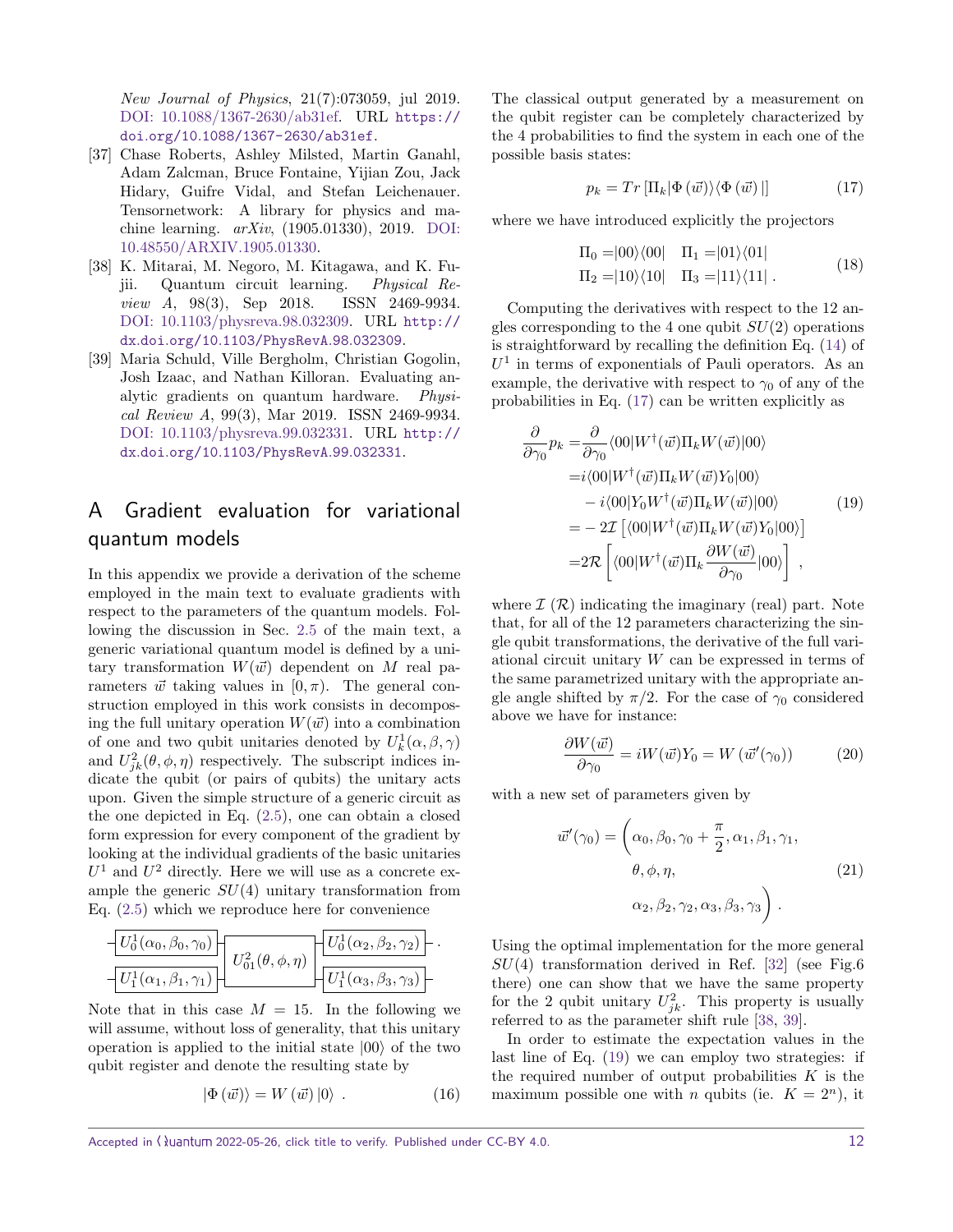is convenient to first decompose the projectors in the computational basis states into a linear combination of  $K = 2<sup>n</sup>$  diagonal operators obtained by considering all the possible tensor products of identities and Pauli Z, and then to evaluate each one of the resulting expectation values using a single Hadamard test each. The total number of separate circuits required for this approach is then *KM*, with *M* the total number of parameters.

In the more realistic situation where  $K \ll 2^n$  instead, the strategy just described will still require an exponential number of measurement in the size of the qubit register. A more efficient alternative can be obtained by evaluating explicitly the *K* pairs of expectation values

$$
r_k = \mathcal{R}\left[\langle 00|W^\dagger(\vec{w})|k\rangle\right] \quad i_k = \mathcal{I}\left[\langle 00|W^\dagger(\vec{w})|k\rangle\right],\tag{22}
$$

with  $|k\rangle$  the computational basis state associated to the projector  $\Pi_k$ . These expectation values can be estimated using an Hadamard test with one additional ancilla qubit and require the execution of 2*K* independent circuits (one each for real and imaginary part).

For each one of the *M* parameters, we then use additional 2*K* Hadamard tests to estimate the expectation values associated with the shifted unitaries

$$
\widetilde{r}_{km} = \mathcal{R}\left[\langle k|W(\vec{w})'_{m}|00\rangle\right] \quad \widetilde{i}_{km} = \mathcal{I}\left[\langle k|W(\vec{w})'_{m}|00\rangle\right],\tag{23}
$$

where we used the compact notation  $W(\vec{w})_m'$  to indicate the derivative with respect to the *m*-th parameter. This requires a total of 2*KM* independent circuit executions for a total of  $2K(M+1)$  observables. The gradient can then be computed as

$$
\frac{\partial}{\partial w_m} p_k = 2\mathcal{R} \left[ \langle 00 | W^\dagger (\vec{w}) \Pi_k W (\vec{w})'_m | 00 \rangle \right]
$$
\n
$$
= 2 \left( r_k \tilde{r}_{km} - i_k \tilde{i}_{km} \right) . \tag{24}
$$

An alternative approach to reduce the number of independent circuits needed for gradient evaluation is to use expectation values of unitary operators instead of projectors. This extension can be easily implemented within the SQUID framework.

## <span id="page-12-1"></span>B Additional information on the MNIST benchmark

We report in Tab. [2](#page-12-0) the parameters and results for the classical models used in the MNIST classification discussed in Sec. [3](#page-4-0) and corresponding to the results presented in Fig. [3](#page-5-2) on the main text. The last two columns in Tab. [2](#page-12-0) denoted by  $TR_{90}$  and  $VR_{90}$  show the boundary value for the 90% accuracy percentile, the latter refers to the validation data while the former to the

<span id="page-12-0"></span>

| model | $M_0$ | $K_{tot}$ | Accuracy             | $TR_{90}$ | $VR_{90}$ |
|-------|-------|-----------|----------------------|-----------|-----------|
| cA    | 3     | 2366      | $0.9915^{+4}_{-28}$  | 0.9966    | 0.9951    |
| cB    | 6     | 4727      | $0.9903_{-18}^{+20}$ | 0.9973    | 0.9947    |
| cC    | 12    | 9449      | $0.9881_{-2}^{+44}$  | 0.9980    | 0.9967    |
| cD    | 24    | 18893     | $0.9895^{+8}_{-4}$   | 0.9994    | 0.9952    |
| cE    | 40    | 31485     | $0.9911_{20}^{+12}$  | 1         | 0.9950    |
| cF    | 60    | 47225     | $0.9891_{20}^{+16}$  | 1         | 0.9964    |

Table 2: Results for the classical feed-forward models described in the main text.

<span id="page-12-2"></span>

| model     | $M_0$ | $M_1$          | $K_{tot}$ | Accuracy              | $TR_{90}$ | $VR_{90}$ |
|-----------|-------|----------------|-----------|-----------------------|-----------|-----------|
| qA(1)     | 3     | $\overline{2}$ | 2358      | $0.9837_{-36}^{+30}$  | 0.9898    | 0.9872    |
| qB(2)     | 6     | 4              | 4715      | $0.9847_{-32}^{+32}$  | 0.9920    | 0.9889    |
| $qB_1(2)$ | 6     | 1              | 4713      | $0.9854_{-20}^{+16}$  | 0.9921    | 0.9887    |
| qC(4)     | 12    | 16             | 9437      | $0.9859_{-18}^{+26}$  | 0.9948    | 0.9891    |
| $qC_1(4)$ | 12    |                | 9423      | $0.9839_{-16}^{+26}$  | 0.9905    | 0.9868    |
| qD(6)     | 18    | 64             | 14195     | $0.9869_{-38}^{+24}$  | 0.9948    | 0.9904    |
| $qD_1(6)$ | 18    | 1              | 14133     | $0.98125_{-34}^{+38}$ | 0.9881    | 0.9858    |

Table 3: Results for the first set of separable quantum models described in the text. The parenthesis in the label for the quantum models indicates the number of qubits *N* employed.

training set. The estimated errors correspond to a 68% confidence interval.

The parameters of the separable quantum models considered in the main text, together with the results obtained from training on the MNIST classification problem, are presented in Tab. [3.](#page-12-2) The models with a latent space corresponding to the restricted output for the quantum layer are indicated with a subscript 1 in the table.

The same convention is used in Tab. [4](#page-13-0) where we present the parameters and results for the quantum models with entanglement described in Sec. [3.2.](#page-6-2) We also show in Fig. [7](#page-13-1) the evolution of the accuracy for both the training set (left panels) and validation set (right panels). The top two panels are obtained with models with maximal output size  $(M_1 = 16$  in this case) while the bottom panels show the results using a restricted output model with  $M_1 = 1$ .

Finally, we present in Fig. [8](#page-13-2) an extension of the results presented in Fig. [6](#page-7-3) where in the left panels we show the accuracy histograms for the largest model considered in this work for both the full output model  $(panel(c))$  and the restricted output model (panel(d)).